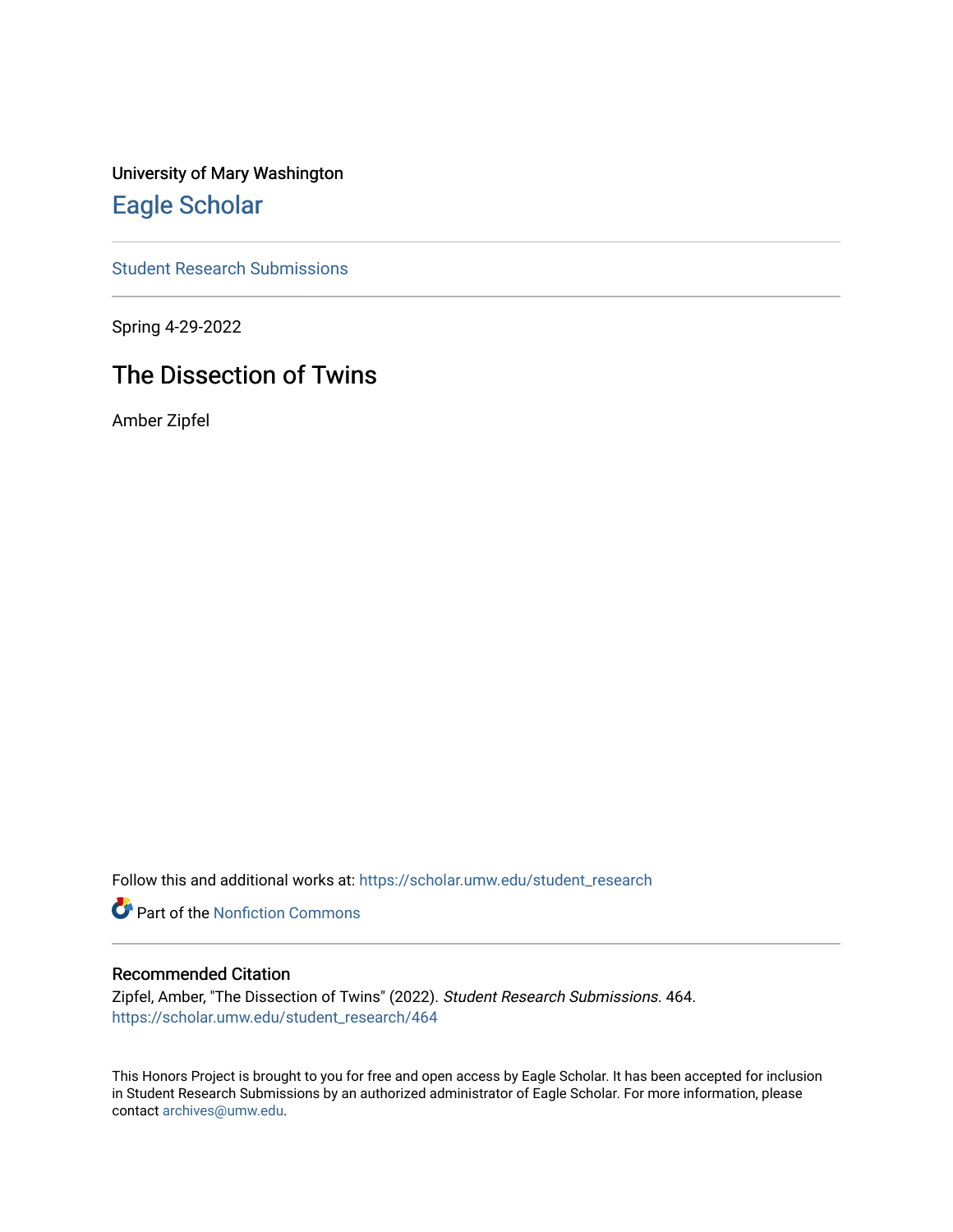## **The Dissection of Twins**

by Amber Zipfel

ENGL 370\_01: Creative Writing Non-Fiction

April 2021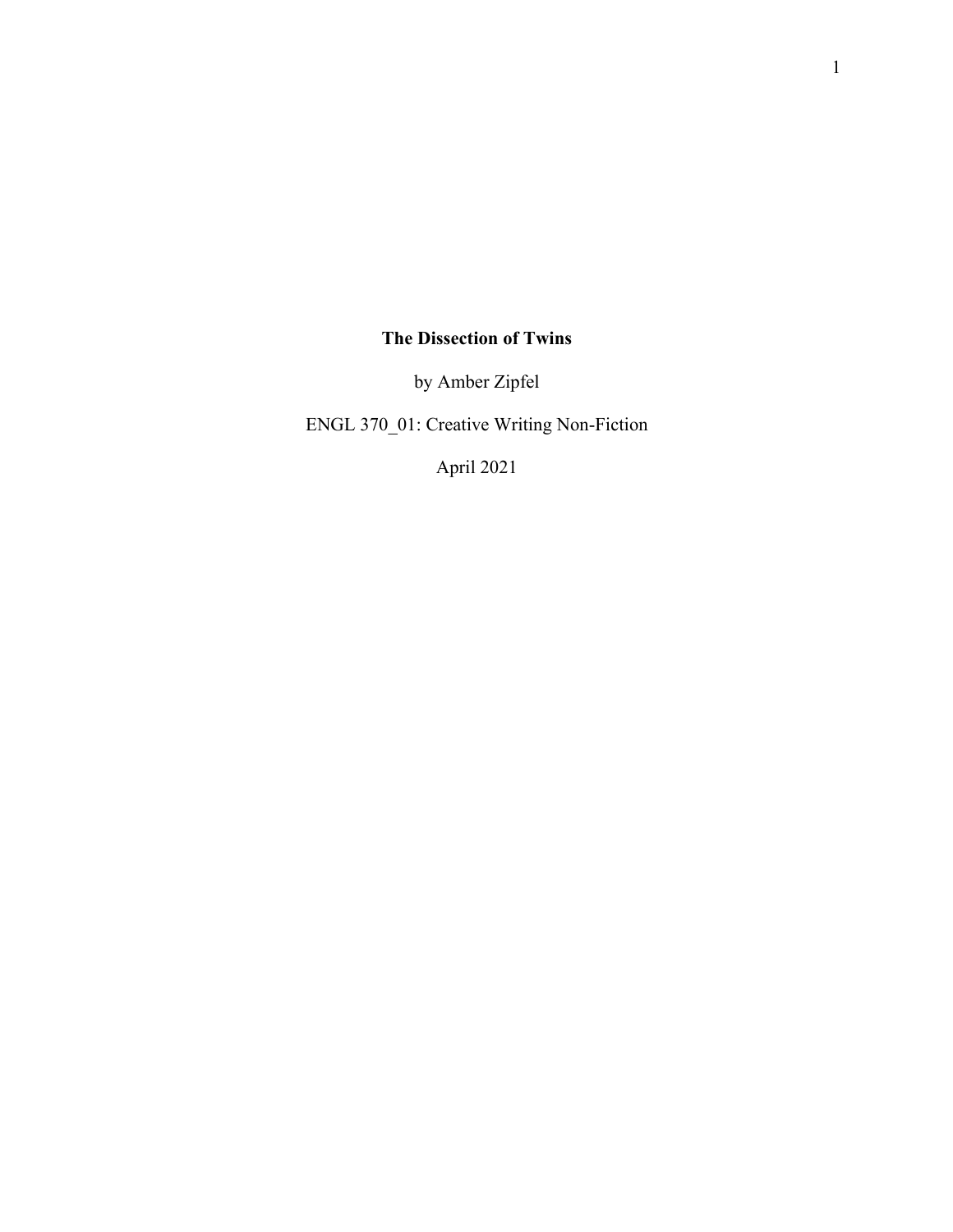## Table of Contents

Cover Page 1

Table of Contents 2

The Parents of Twins 3-5

Me and My Twin Sister 6-8

The Birthday Routine 9

Stereotypes Placed on Twins 10-11

The Questions That Never Seem to End 12-13

The Parents of Twins 14-17

Me and My Twin Sister 18-20

The Birthday Routine 21-23

Judgements Placed on Twins 24-26

The Questions That Never Seem to End 27-28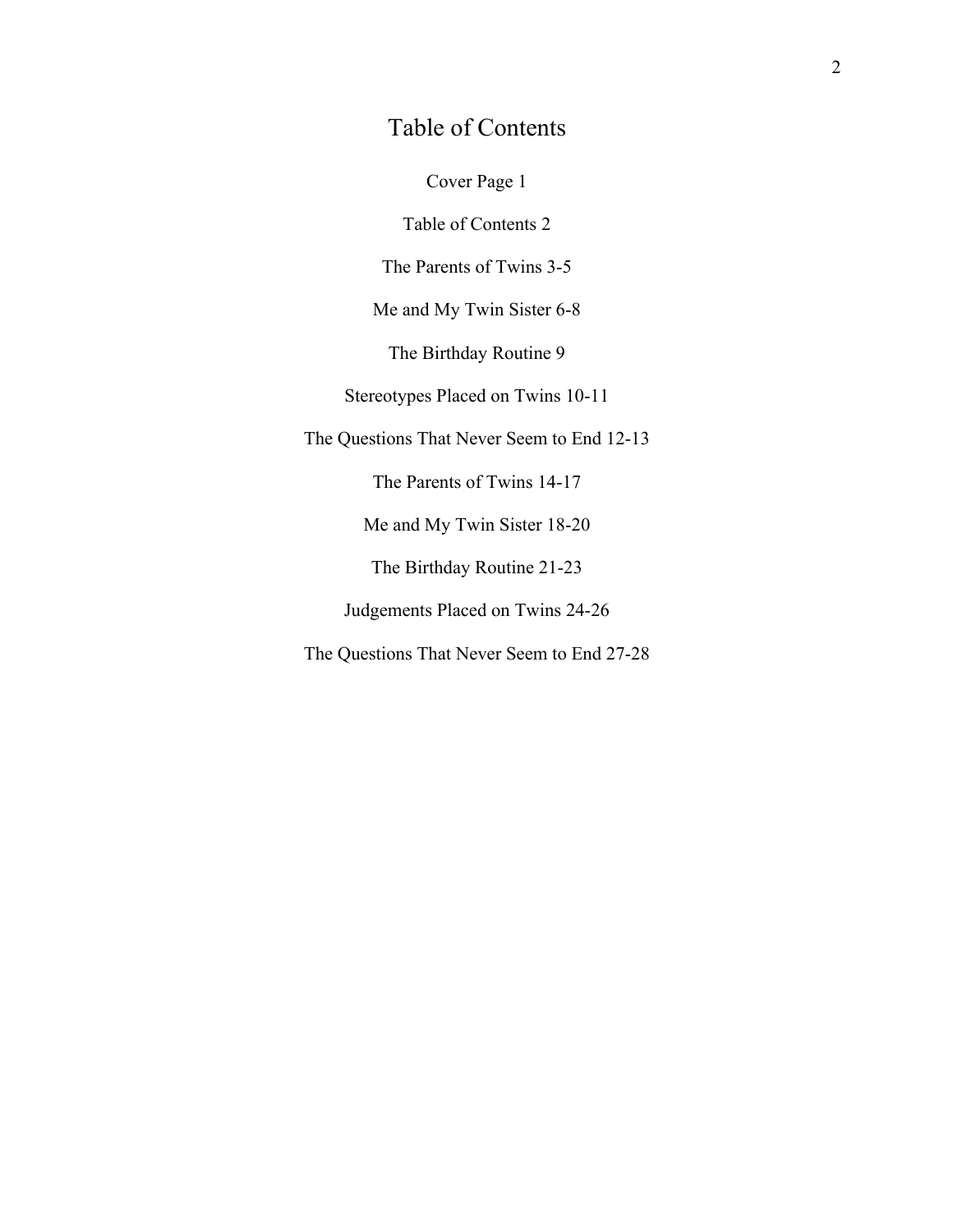#### The Parents of Twins

My father fell against the hard beige wall and held his breath, or so he told me. My mother laughed nervously, hoping the sonogram was playing tricks on her. My parents were completely stunned by what they saw on the small screen. There was not one, but two babies joining them. The parents of twins experience a whole different life, a normalcy that others may never understand. Two can change a lot.

By the time my mother was half-way through the pregnancy, her stomach swelled up twice the size of a woman carrying just one child. Her bulging belly meant discrete stares and barely fitting inside a restaurant's booth. The responsibility of two babies meant having an absurd variety of food cravings, from cheese puffs to sour pickles. These are the minor changes and dealings during a pregnancy. Once the twins are brought into this world, things really start to change. My parents were handed over two brand new lives at the same moment, each wrapped up in a swaddle. They had become the parents of two in a matter of a few minutes. They definitely had their hands full.

While the birth of twins is a very unique experience in itself, these parents possess similar moments as the other after such arrival. Seemingly repeating late nights and getting barely any sleep, the parents switch from infant to infant. They hold their two babies, hoping the cries will eventually die out soon by the arrival of slumber. Two babies, especially of the same gender, mean that the parents will buy two of everything. Two sets of matching blue pajamas, two yellow sunglasses, two brunette barbie dolls, two toy cars, two sparkly shoes. If the twins are lucky, the parents will buy the same items but in opposing colors. If the twins are unlucky, they will be stuck with one distinct color for the rest of their childhood. The parents are left buying the same of everything, because everything needs to be fair for the twins.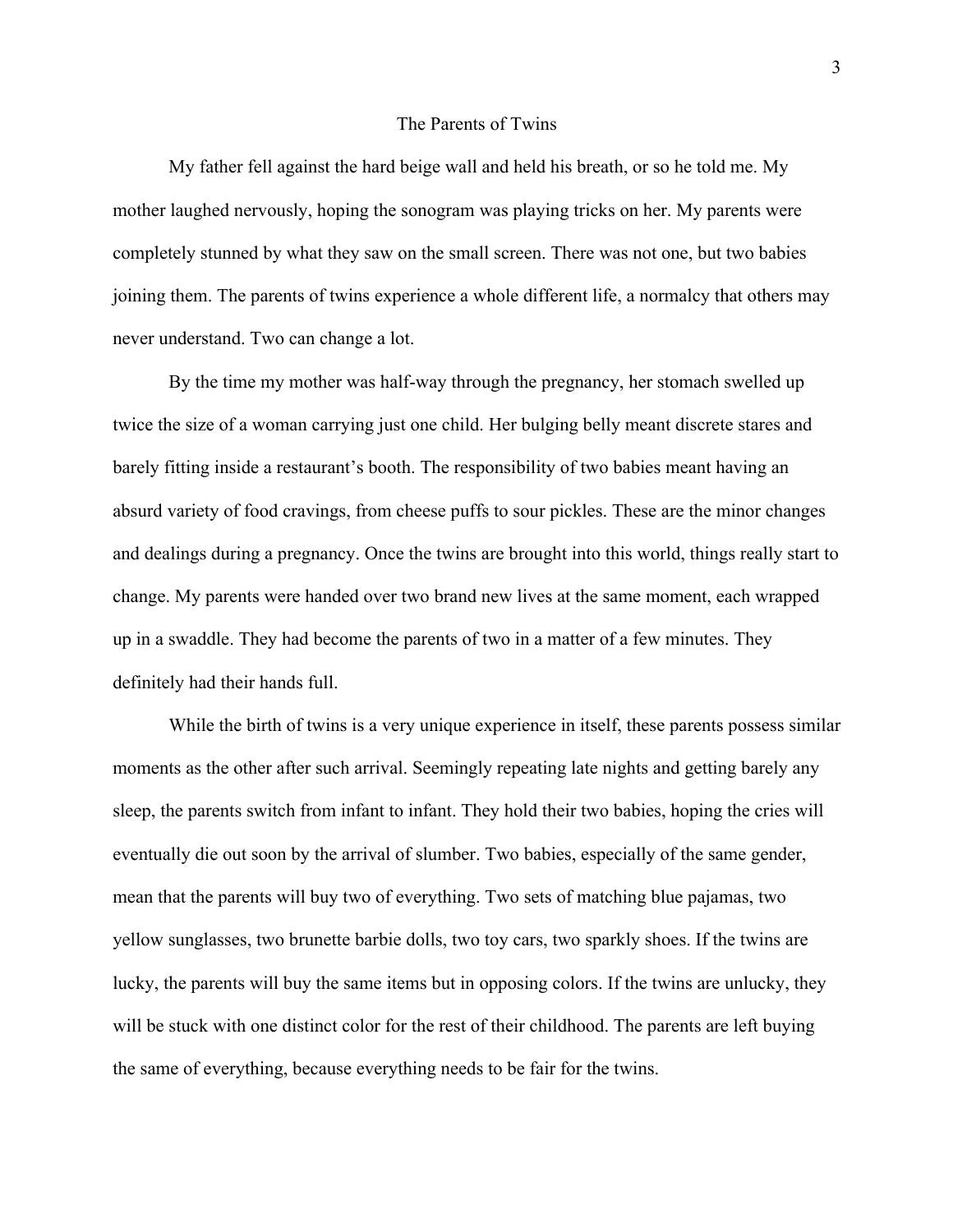When the two babies become a little older, they start to form their own thoughts and make minor decisions. The expansion of their mind will cause the parents to create the A and B day system, which allows the twins to pick items to eat and activities to do based on whose day it is. If the parents suggest a movie, baby A picks which one they are going to watch. If the twins are eating cereal for breakfast, Baby B chooses their specific color bowl and spoon. As you can see, they are making very tough, life-changing decisions.

When the twins grow longer limbs and get stripped of baby teeth, the parents will place them into the same sports teams, dance classes, or swimming lessons. The activities in which one twin wants to attend means the other must be involved too. They are a package deal: buy one, and you have to get the other one, but not for free. When the siblings are placed in these sports sessions or art classes, everything becomes a competition. Which of them can make the most free-throws in basketball, backflips in the swimming pool, or reach the other tree that stands a few yards away? The parents watch their twins explore their shared interests, bet on the stronger one, or even fight over who will get the lead role in the Nutcracker. The parents will try to dispute fights and hold the crying twin, hoping that they will grow out of their forced similarities.

Once the twins become older and reside in public school, the parents notice a change in their relationship. The parents will either lock them in one class or split their usual dynamic duo. Different classes mean the two children will form separate opinions, gain their own friend groups, discover their true passions, settle into their developing minds, and even buy opposite school lunches. The twins will become their own people. The children may not feel much like twins, rather just friends passing by their closed bedroom doors at home.

Even though the twins evolve into new, unique individuals, the parents still handle them as two similar entities. The blessing of twins will lead to disparities, specifically experiencing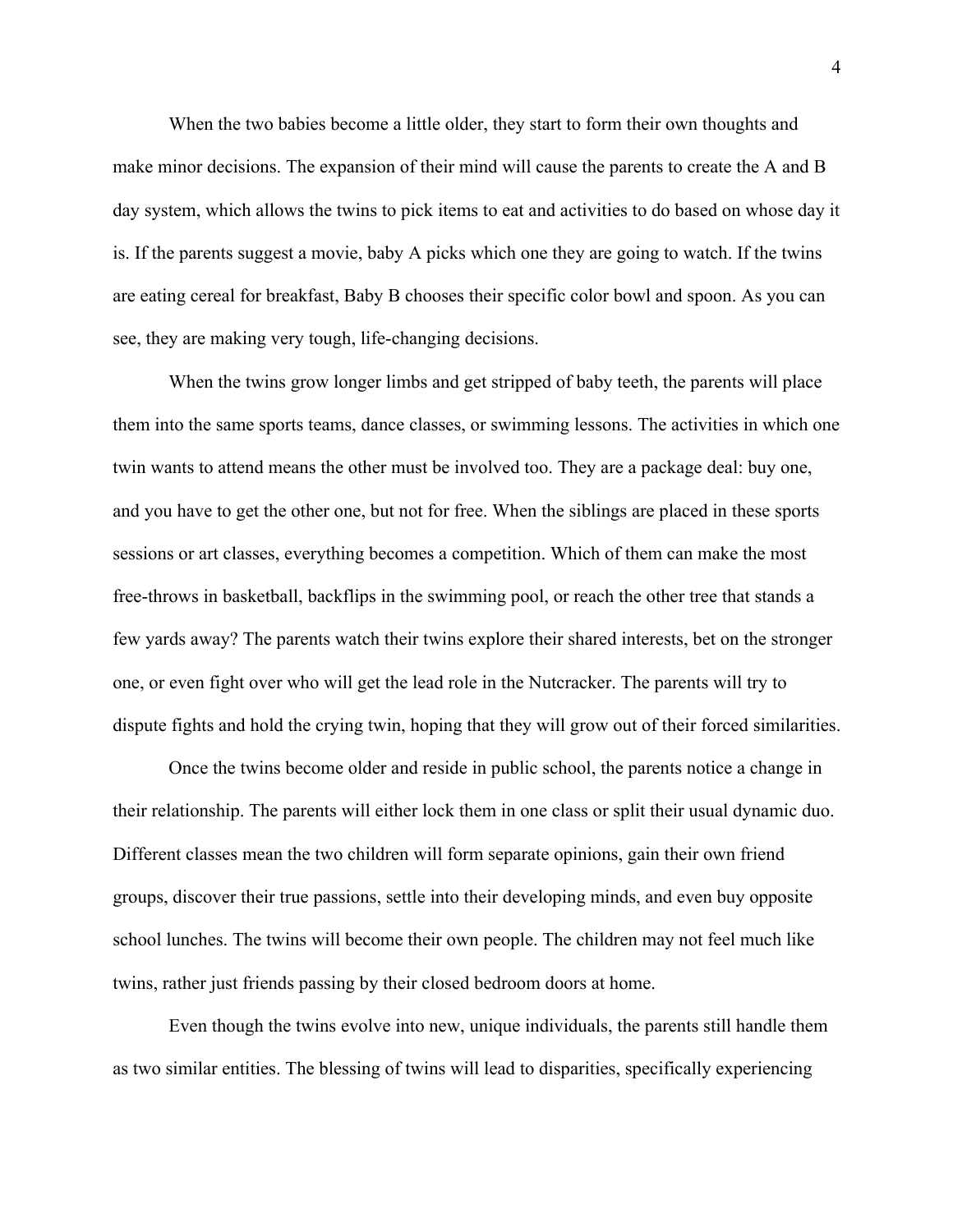two of the same, major life events at the same time. For example, the parents will stress twice as much over their teen twins receiving their driver's licenses. They will watch the twins earn public-school diplomas, while cheering over the chairs filled up by their classmates. The parents will pay for both college tuitions during the same four years, and hopefully watch their twins earn their degrees in that time period. My twin sister and I were the only children my parents decided to have, a one and done type of scenario. This choice caused my parents to experience two of everything, but only for one moment in time.

Before the parents can even click their red slippers three times, the twins will have already walked down different paths in life. While the siblings are connected by their shared birthday and similar life experiences as children, they are no longer conjoined by the hip. They are still twins, but not experiencing life as twins anymore.

My parents no longer feel as they once did when spotting two babies in the sonogram over twenty years ago. There is no more falling against walls and the rubbing of eyes to double check what they were seeing. There is no more shock and nervousness, because my parents have successfully raised two children at one time. Seconds turned into minutes, minutes into hours, and hours into years. Throughout the past two decades, my mother and father learned how to be the parents of twins. It took practice and countless moments of doubt, but parents of twins evolve into a different breed. They are bionic, comprised of skin of steel and tough mental strength. They are the parents of twins. Twins. Parents.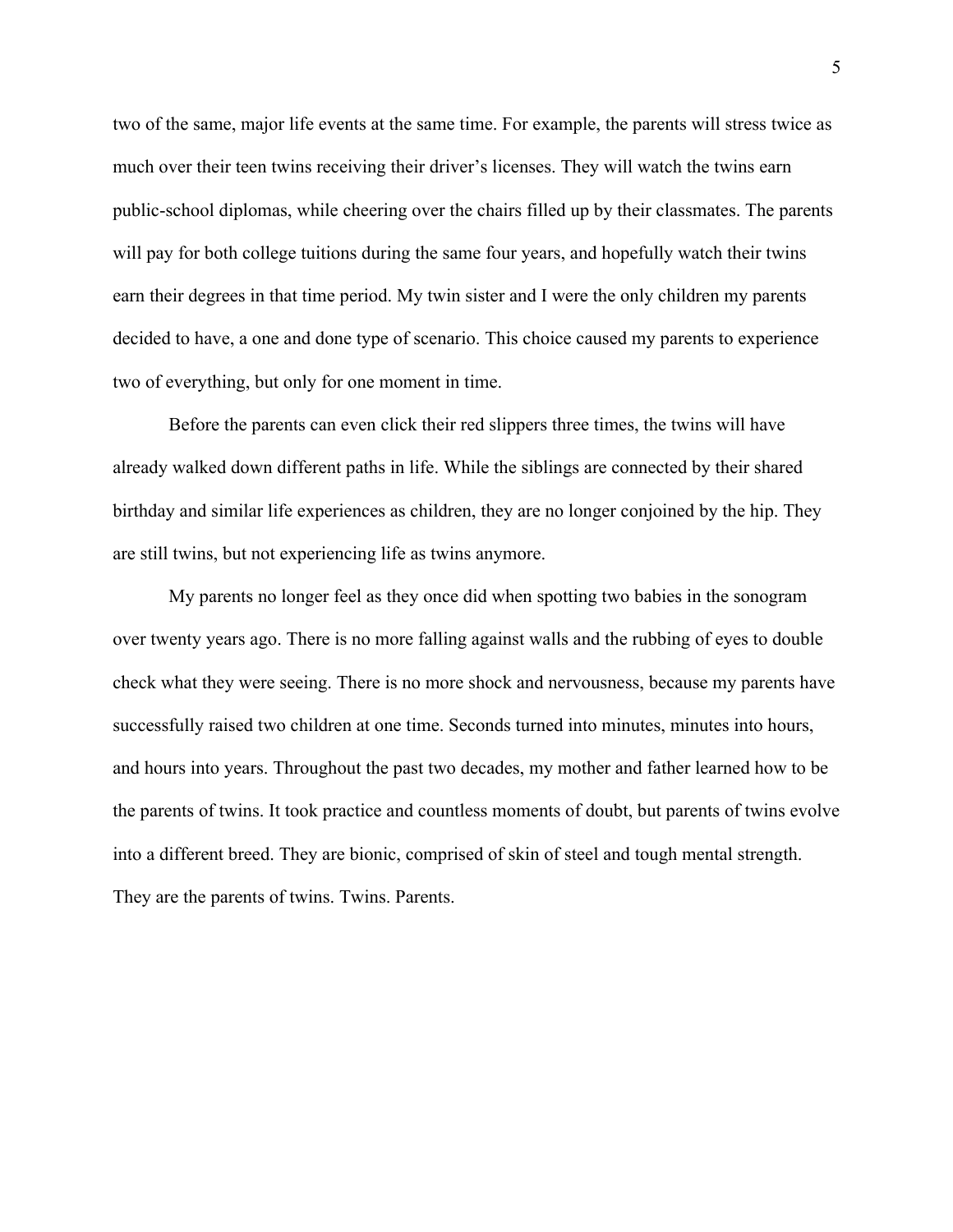#### Me and My Twin Sister

I was brought into this world on March 22, 2000, at 7:10pm. My parents said I was a small, blood-covered ball of flesh and black hair. They remember that I cried, I yelped, all because the doctor forcefully made sure my tiny lungs were taking in air in the cold operation room. They were overjoyed that I safely made it into this world.

After I was exposed by the doctor's hands and rushed into a warm blanket, there was no sign of rest from the medical team. My parents were unable to take a sigh of relief just yet. There was no indication that the medial gloves were going to be ripped off, the lights dimmed, because there was another small bundle waiting to arrive. The doctor continued to work with his skilled hands. My dad stayed by my mother's side, while I laid in the warm incubator a few feet away. A few moments passed and more effort was focused on my mom's exposed body. After two minutes went by, another loud cry echoed off the white walls. Another baby arrived and she too would be coming home with my parents. She was my twin sister, baby B.

My parents already decided the name Amber for one of their girls. However, they did not have a name, an identity for her sister. Two days went by of proclaiming names, but none seemed fit for their second daughter. On the third day, my dad had a revelation. A name that he still believes had come from up above: Autumn. They decided on which name belonged to which baby, and I was bestowed with Amber. My twin sister is Autumn, a girl with strawberry blonde hair and brown eyes.

As we grew up, Autumn and I were always by each other's side. We were each other's best friends. When we attended an event and knew no one around us, I felt the comforts of Autumn by my side. Basically, we were never alone, always together. On top of this trend, my mom placed matching clothes on us at a very young age. Red sparkly shoes like Dorothy's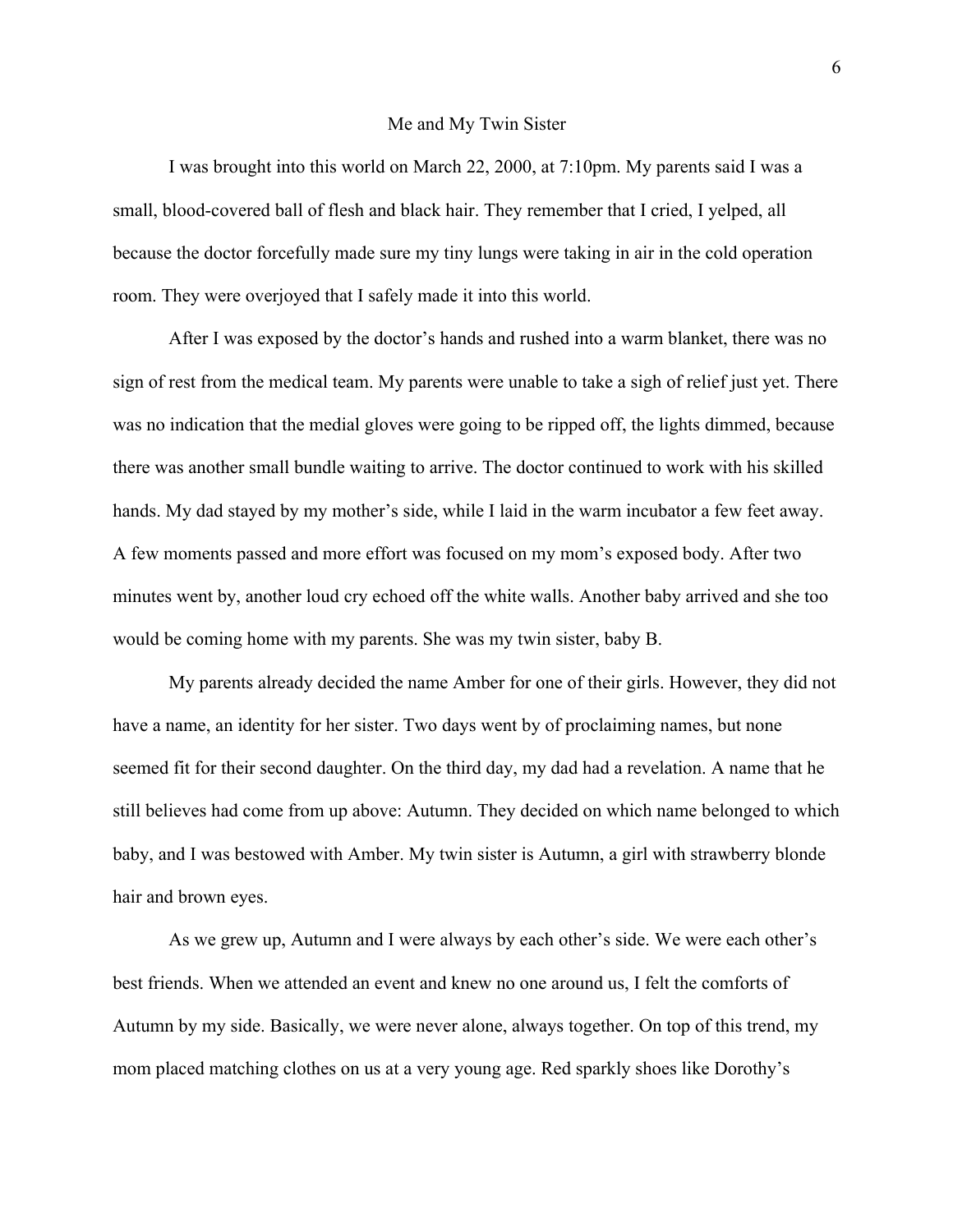famous footwear, black and white poke-a-dot dresses, large pink puffer jackets. We were a matching set of little girls; except we did not look like twins at all. That is right, we are not the identical twins that could have switched into each other's classes and have no one notice. We were our own entity, different in every way, but still labeled as a package deal.

Eventually, Autumn and I were thrown into school. We were placed in the same preschool class, where our time was filled up by scooter rides, messy art crafts, and sleepy nap times. When we entered the public-school realm, there was suddenly an imaginary line drawn between us. Besides the occasional placement in high school, we attended our own, separate classes. We lived different lives right up until it was time to come home. Different friends, different clothes, different after-school activities, different personalities, different boys. Different is all we have known since.

I sported light blonde hair as a child, now dying it at least twice a year to keep its original color. She has always possessed brown hair with some red tints mixed in. My sister had itchy patches of eczema when she was younger and slowly but surely grew out of this irritation. I have had moist, soft skin for my entire life. I am the only individual in my immediate family who does not wear glasses. Autumn was forced into eyewear at the beginning of high school. I was tortured with thick, banded braces for three and a half years. I had seven teeth pulled out of my mouth and went through an oral surgery. My sister only had braces for a year and her teeth were naturally straight. I am considered the athletic one by others, known as the sister who runs for her university. Autumn was in theater for all of high school and now works at Virginia Tech as a videographer. Honestly, this list could potentially mount another page. Autumn and I are the complete opposites but somehow came from the same family and grew up in the same manner. I sometimes forget we are twins, rather sisters, but I never forget we were born to be best friends.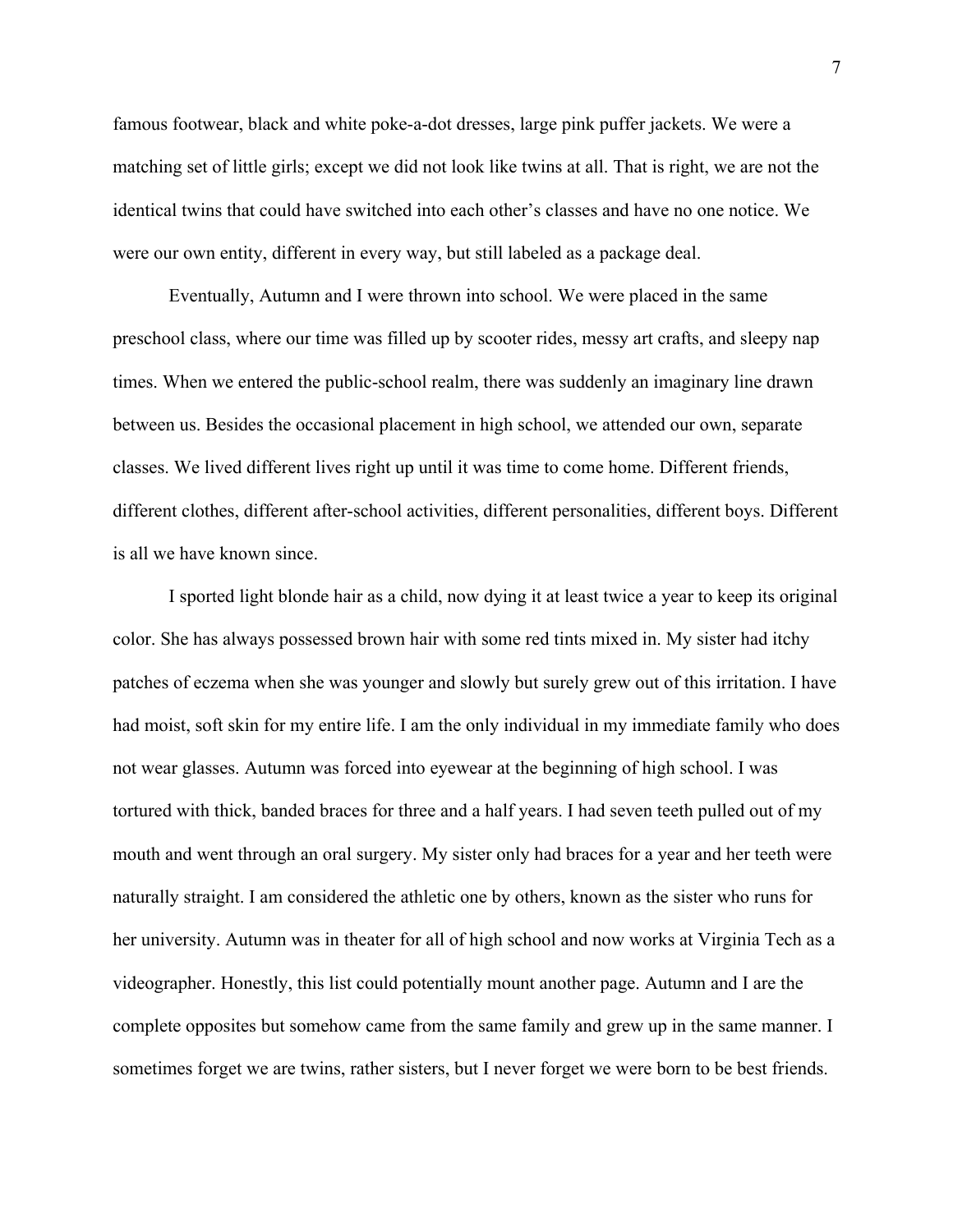However, our lives have moved into opposite directions. I am writing this essay in the comforts of my apartment in Fredericksburg, Virginia, while my twin sister is residing four and a half hours away. I do not know what she is doing every day, because she no longer pushes my bedroom door open at night and dishes out the havocs in high school. I do not know who she surrounds herself with on a regular basis, because she no longer brings friends over to our family house. I do not know if she has trouble falling asleep each night or waking up to absurd dreams, because she does not seek me out to find a sanctuary. All I know is that I miss her very much, because we do not talk very often. Our lives are separated, but we share a label that involves a forever companionship. We are bounded to each other. Twins.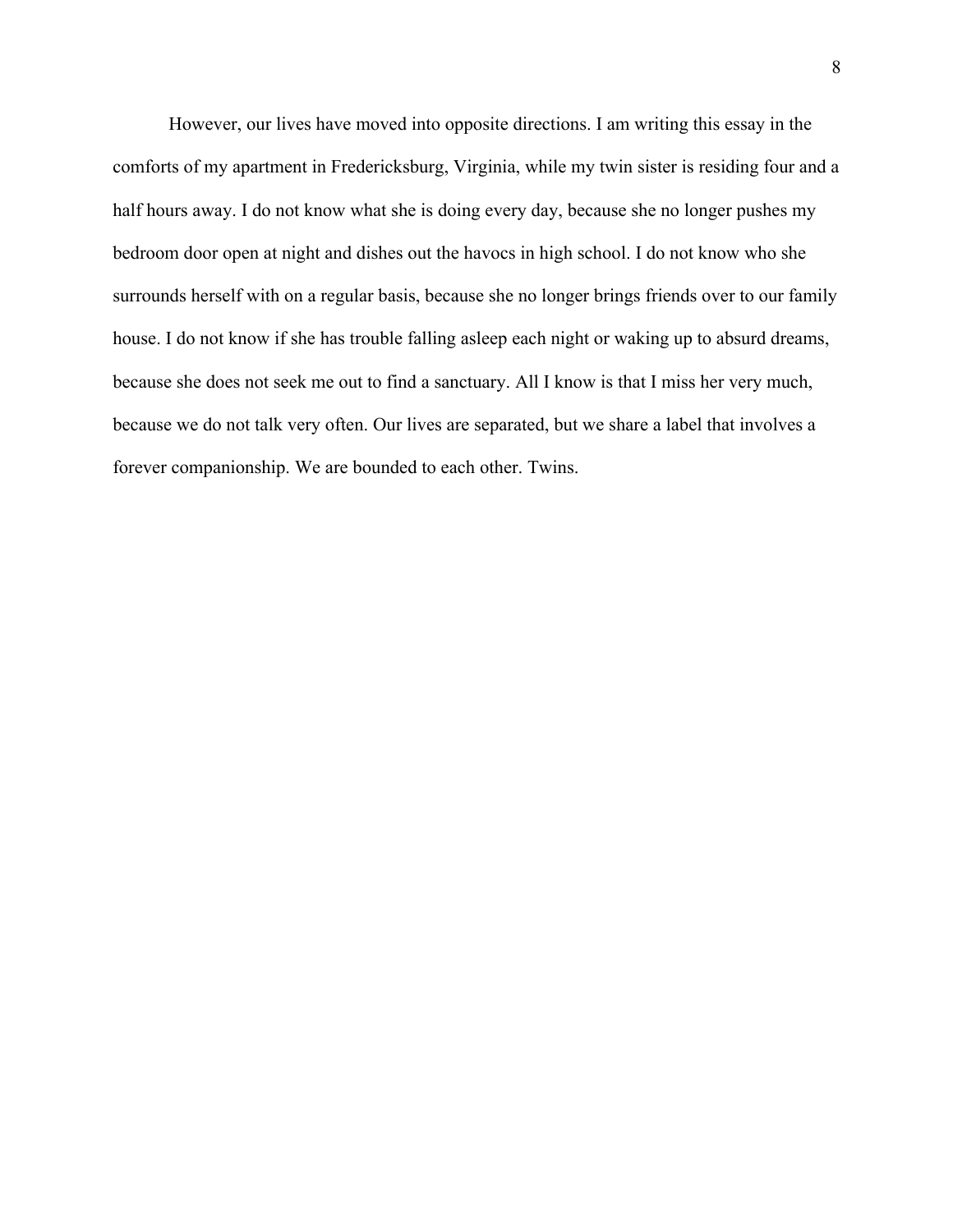#### The Birthday Routine

Autumn and I share the same birthday, but of course, because we are twins. For most of our lives, we have hosted different birthday parties with our own friends. We have wanted to identify as our own person, rather than a twin, so separate celebrations came with this ideal. Even though our birthday plans do not involve the other, we have always tried to come together and carry out our routine each year: we countdown to the times we were brought into this world.

At around 7:05pm, we have the important people in our lives surround us, either our parents or a small group of friends. The few minutes before my actual time of birth seems to always stretch further than it really is. However, we wait. I wait until the clock strikes 7:10pm. When this minute arrives, I have turned one year older. The crowd hollers and yells in excitement for that one whole minute. I usually smile and proclaim to my sister, "Ha! I am a year older while you are a year younger!" I soak in the feeling of superiority and happiness, really taking it all in. However, this statement is true up until the clock changes to 7:12pm, and Autumn transitions to the same age as me again.

We cheer for my sister, who is technically my younger sibling. The birthday song starts to buzz into my ears, and soon I blow out my candles. The next song is for my sister, who has patiently waited for her turn. She blows out her own candles, as she makes her wish and places us into darkness.

The celebration of one's birthday is a continuous, never-ending cycle. For me and Autumn, this cycle will continue on for the rest of our lives. No matter what, I am going to call my sister every year, showboating my two minutes of being a year older than her. Well, I will do this until I can no longer sing those two words, "happy birthday." I will live out those two minutes, and then celebrate my sister at 7:12pm. Happy birthday to me and Autumn, to the twins.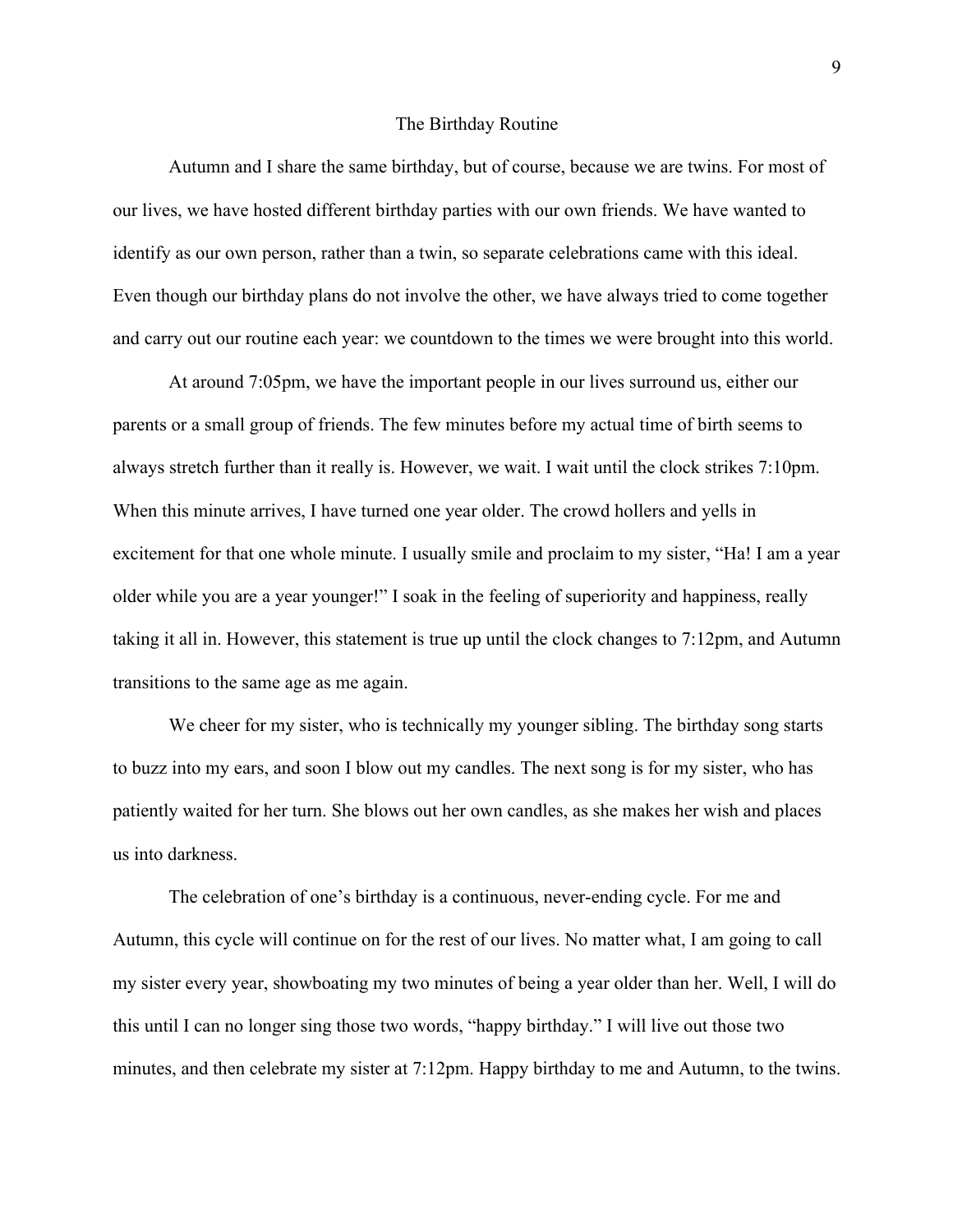#### Stereotypes Placed on Twins

There are a lot of stereotypes and fascinations regarding twins. These born duos are sent into this world and are forced to endure such feelings from other people and society. There seems to be a common representation of twins in the entertainment business, who dive headfirst into twin stereotypes. There are shows that include twins who are polar opposites, do not get along, may switch places, get separated at birth, or even have one being deaf. As a twin myself, I find that producers hold certain standards and exaggerated notions of twins and their relationships, which are ones that I do not find true. The following statements include my personal dissection of twins portrayed to our society, through television shows and movies.

*Twins* is a 1988 American comedy film that follows the story of two opposite twins, who are played by Danny DeVito and Arnold Schwarzenegger. This popular movie highly indicates the vast differences between the twins, from one being street-smart and the other an intelligent, naïve person. While the film thrives off of its showcase of just how different these two men are, there is also the commonly used element of being separated at birth. Honestly, most films and television shows use these two common themes. For example, *It Takes Two* and *Parent Trap* involve sets of twins that are separated from each other for most of their lives. While the separation of twins does not commonly happen in our day and age, I find that most movies and television shows downplay the impact this situation has on such siblings. Instead, the entertainment business pushes to make these situations seem magical and exciting. While the feelings of happiness and excitement may be expected in this type of circumstance, I believe the large effect of being separated from each other should be accurately portrayed, such as showing the raw emotions of finding their twin. Instead, this type of scenario leads the twins to be used as novelties.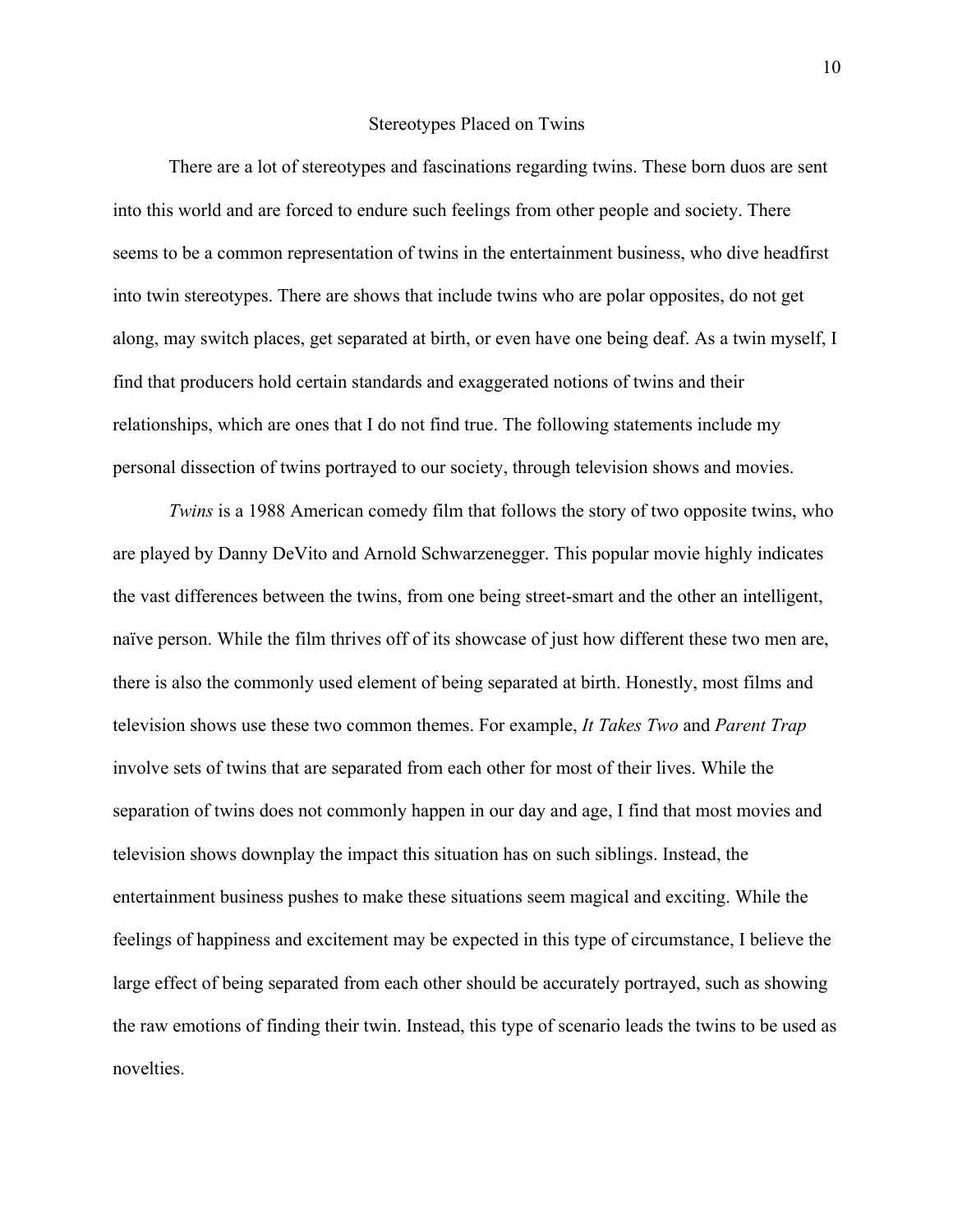The Disney show *Liv and Maddie* is an example where the entertainment business somewhat skews a relationship of twins and highly exaggerates their own differences. When the television series first appeared on Disney Channel, I was extremely ecstatic that they were portraying the life of twin sisters because I have one myself. The characters include a famous movie star and the other as a regular high school student. I thought it would be relatable, and even give me something to be proud of. However, Disney made yet another mistake when adding twins into the mix: they use one girl to play both twins. Yes, that one, young girl may be very talented and accurately showcase the differences between the two. However, I cannot seem to pinpoint why the entertainment business decides to represent twins like this, and why they do not cast actual twins for the roles. I find that the casting process results in more twins being played by only one actor and not a true set of twins. For instance, the Disney productions of *Twitches* and *Suite Life of Zack and Cody* included real-life sets of twins. Disney did right by something. On the other hand, there are countless more examples of where only one actor plays twins, such as Lisa Kudrow in *Friends,* Leonardo DiCaprio in *The Man in the Iron Mask*, Adam Sandler in *Jack and Jill*, Linsey Lohan in *Parent Trap*, and so many other screenplays.

In conclusion, I really care for an accurate portrayal of twins in the entertainment business. While twins can be very different from one another, I feel that most are displayed as complete opposites to a far greater extent than a majority of regular twins. Also, I beg the entertainment industry to just let the twins stay happy and not be mad at each other for one episode. On another note, I would appreciate if future twin roles would actually be played by a real set of twins, rather than just one actor. This casting decision would allow its viewers to grasp a better and more realistic understanding of the dynamic between twins.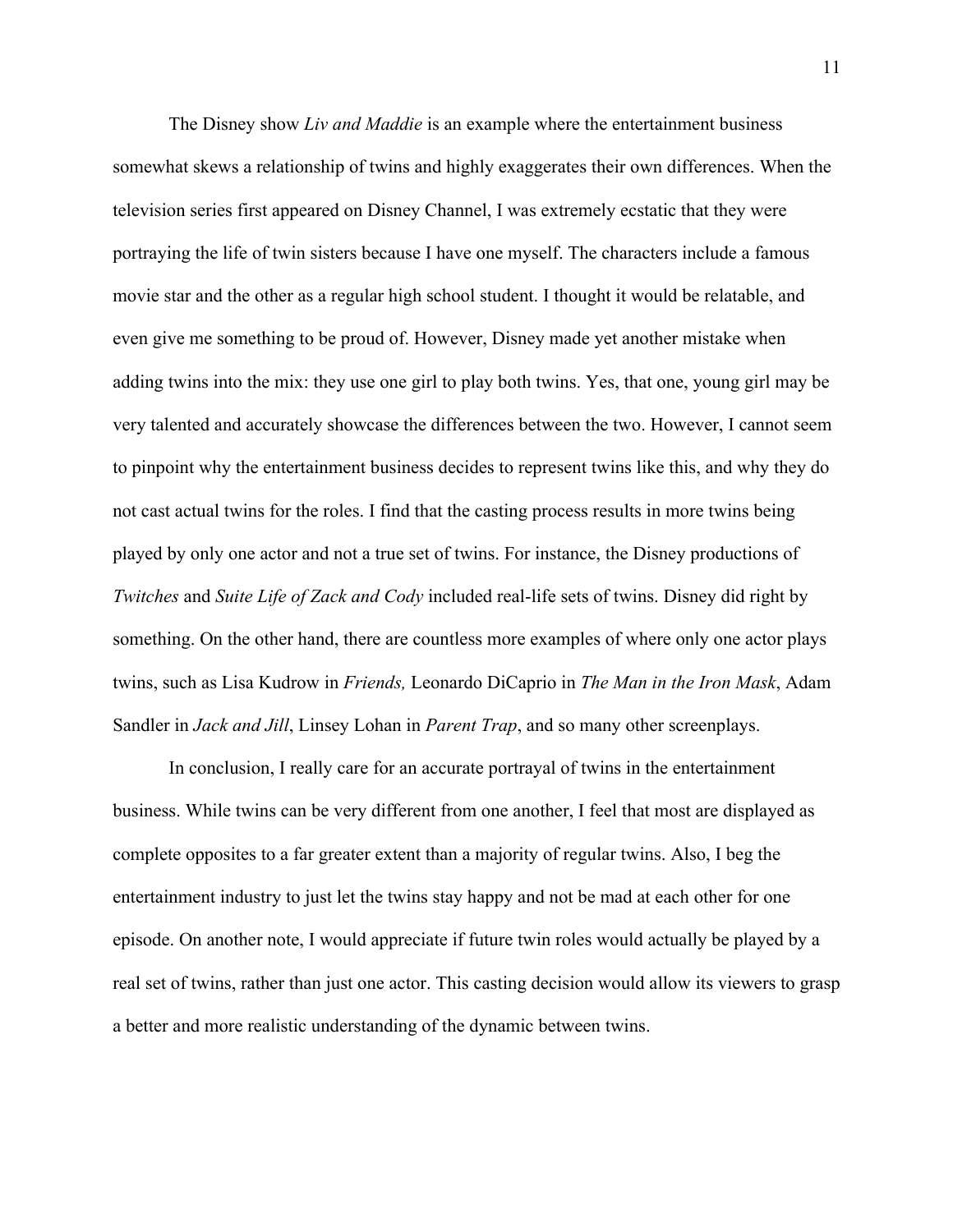#### The Questions That Never Seem to End

Almost every time someone finds out a person is a twin; a range of responses come out of their mouths. There is the jealous type, who exclaims the following statements: "Wow, you are so lucky you are a twin!" and "I have always wanted to be a twin." The twin nods, taking in the person's desires to share the womb with another.

The person eventually evolves into the questioning subject, probing the twin with their inquiries, such as, "what is it like to be a twin?" The twin pauses, thinking how they could possibly know what life is like as a single entity. They have only ever known how twins work and nothing else.

Sometimes, when twins are together and an individual becomes excited from the newfound knowledge of their relations, the questions become skewed. However, not aggressive or biased, rather in a dumb manner. I have received loads of stupid inquiries myself, that honestly make my head swivel to my twin sister, raise my eyebrows, and slightly chuckle in amusement. Twins usually hear questions such as, "Oh, you are fifteen, so how old are you?" or "what grade are you in then?" People never seem to run out of questions, so twins can never seem to run away from their enduring interrogations.

Even if the twins consist of different genders, they are given the question: "are you identical or fraternal twins?" Twins have heard them all, several times over. Twins who meet other sets of twins can relate to experiencing proposed questions, especially the dumb ones. They usually laugh and sadly recall the moments of such awkward encounters. Bonding occurs.

Eventually the questions cease, the interview ends. As intriguing or just plain dumb the questions are, the person loses interest discussing the subject of twins. Despite their wish to have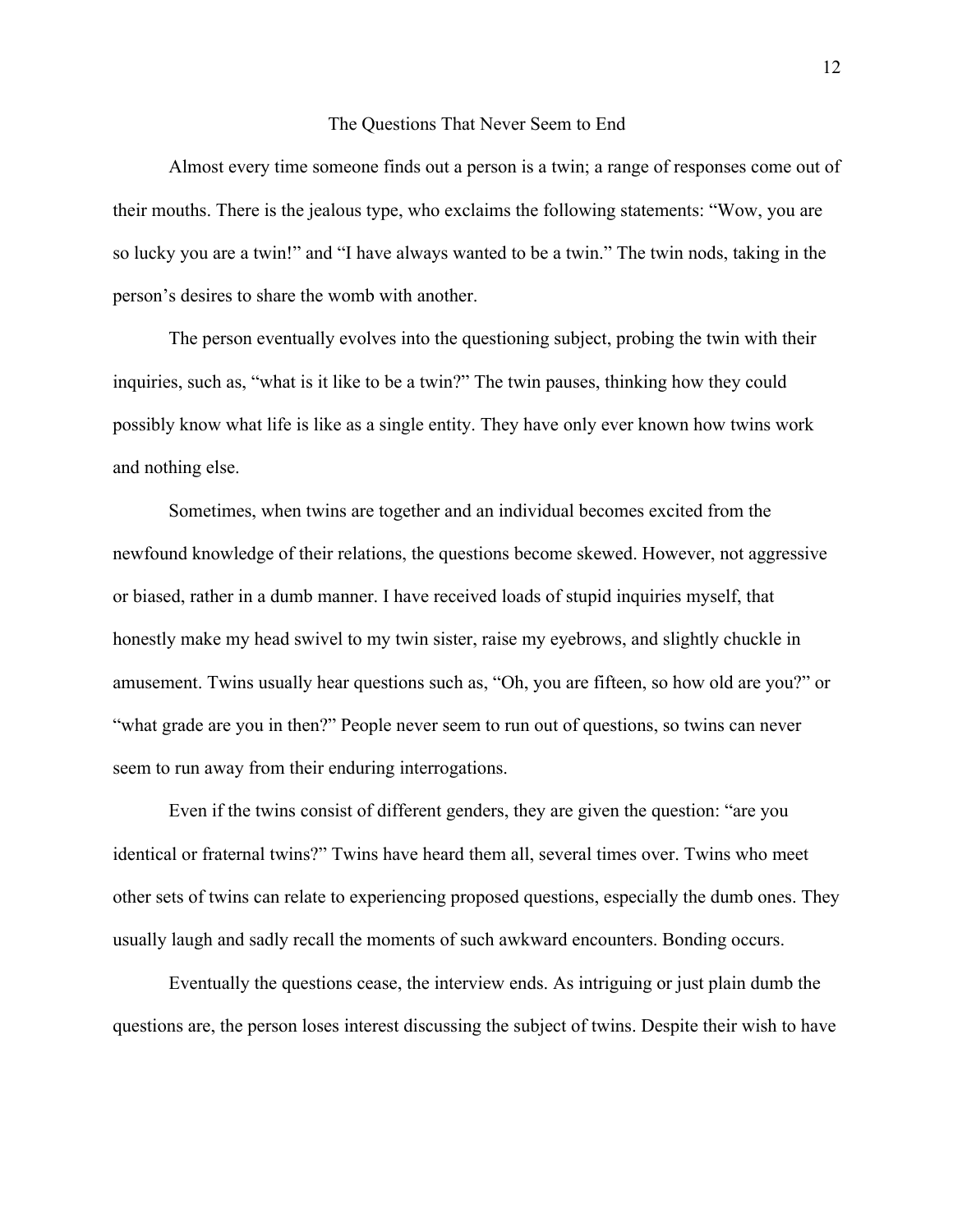a twin, to be a twin, nothing will change. They are unable to reverse the clock and change back into an embryo.

All they can do is live their wish out by interrogating twins.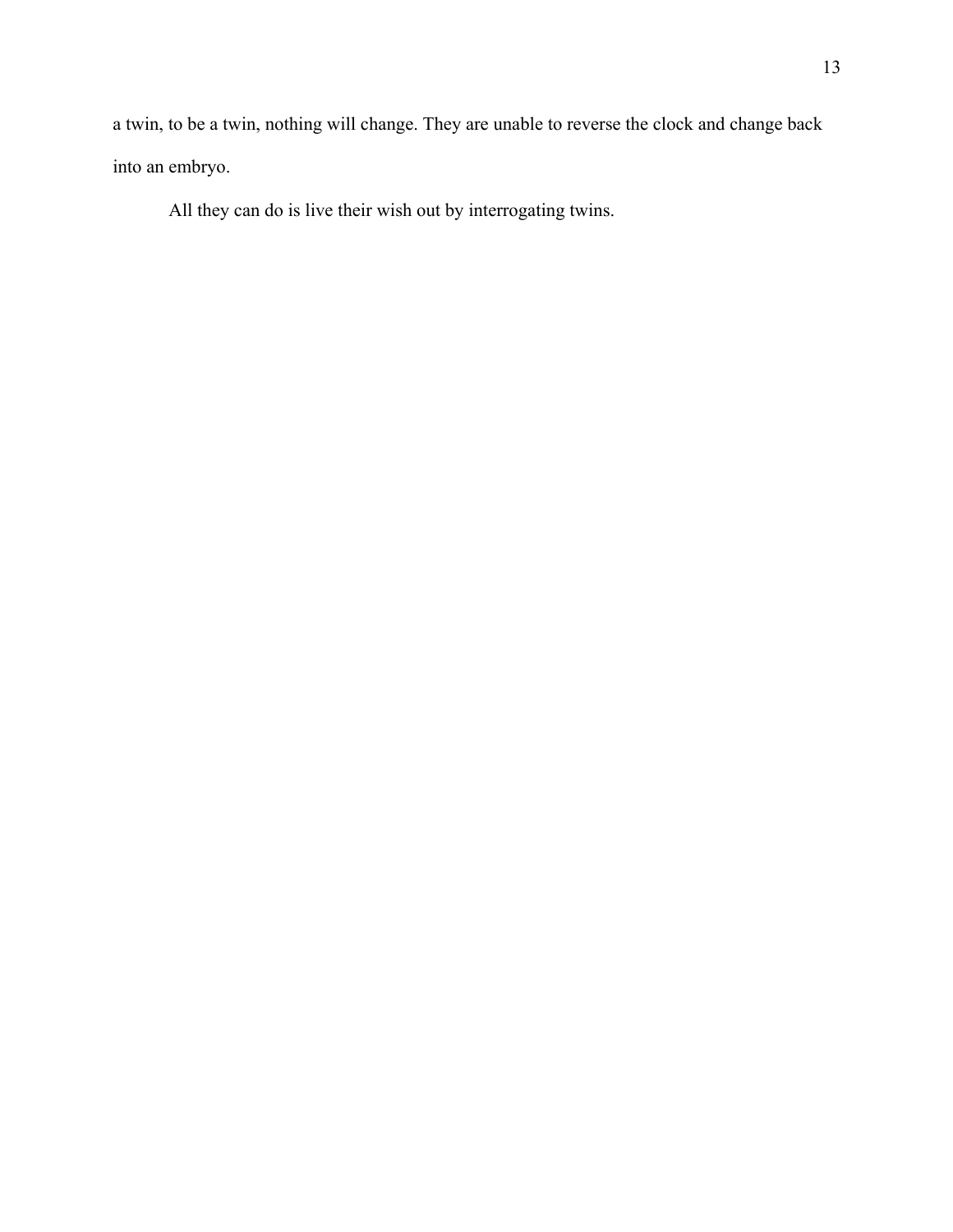#### The Parents of Twins

I have known my parents for my entire life, since the moment I was born. I am not alone. My sister, Autumn, was also dealt the same exact time span of knowing them. Well, there is a two-minute time difference between us, but we have basically experienced the same two people during the same moments. My parents, Andy and Annie, have worked hard. They have raised me and my sister from the ground up, from flying airplanes into my mouth as a baby to yelling encouragements while I run loops around the blue track. They are some special individuals in my life, and I had the pleasure to sit down with them, record their voices, and hear their take on questions regarding their twin daughters. During the midafternoon on a Saturday, I spoke two questions and my two parents gave their responses. Here they are.

## *What is the first memory that pops into your head regarding me and Autumn?*

"Oh, it was just being in the house with the two of you every day."

"Can you describe a little bit more?"

"Oh my gosh, how I would pen you into that room and we would play. We would play tools sometimes and then we would play in the other room. You would go places with your baby in the strollers. I mean even though it was hectic, I wanna say those are some of my fondest memories and I didn't know it at the time, but I know it now."

"Aw. What about you dad?"

"Well, it is funny that your mom mentioned that front room because when we were a friend's house, we were talking about twins and she [Rachel] said something about how you had the giant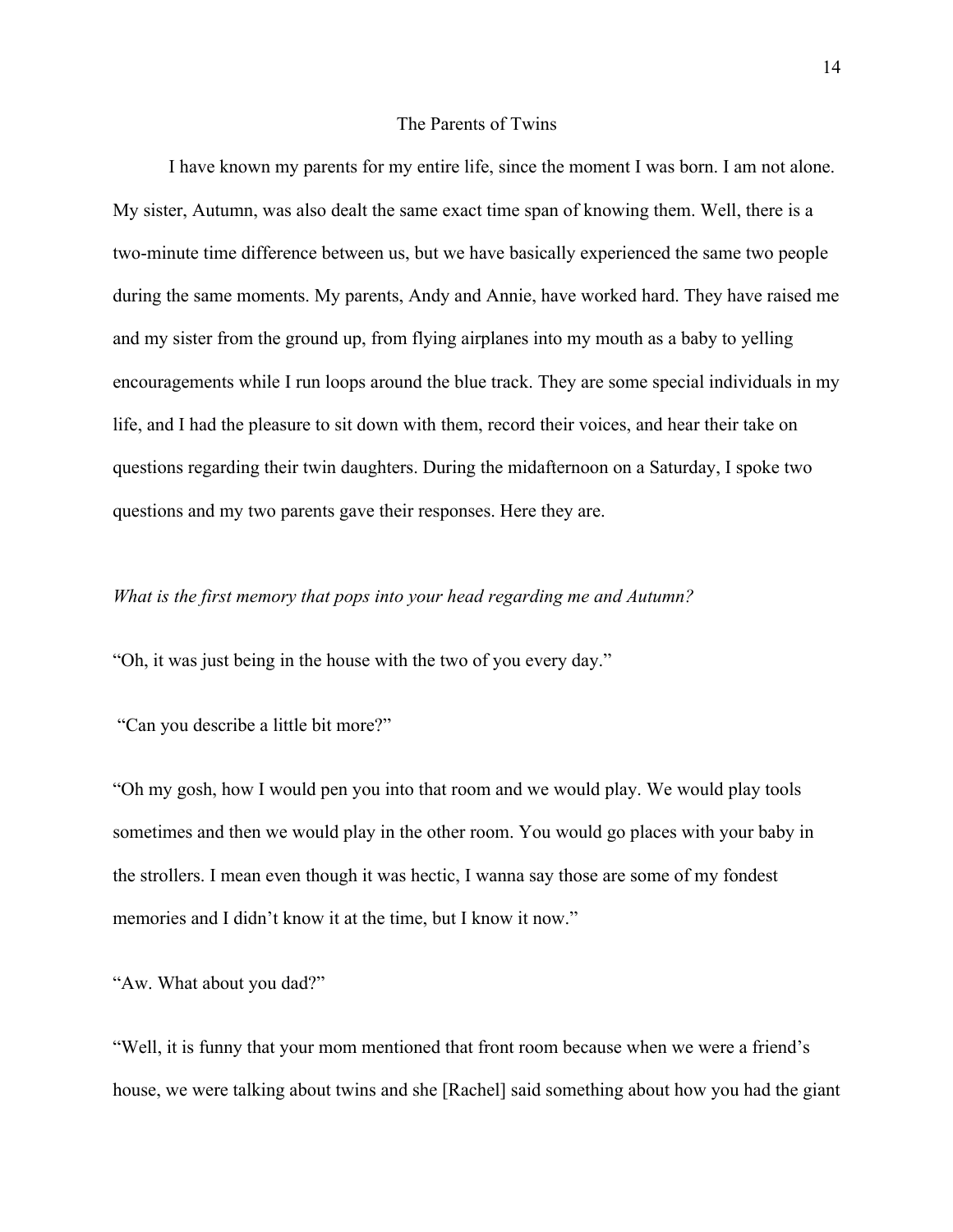room penned off. I said that no kids ever had as big as a play pen as them. They probably didn't even realize they were, you know, in a cage, ha-ha, or penned in really. It was an entire room. It was great. So, when you said the first memory, the absolutely first memory- "

"Well, the first memory that pops into your head, like what comes into your head when you think of me and Autumn?"

"Oh, uh, there are some many, but when you first asked, I just remembered you first being born. I remember hearing you cry, and you being whisked over to the bin and then because I was paying attention to your mom at that point, I didn't know. I was like 'Oh, wow the baby's out.' So, I kind of missed seeing you and saw Autumn first."

"You missed seeing me?!?"

"I didn't see them take you out because I was behind something and they whisked you over. So, the first one I saw was Autumn, but they were whisking her to a bin. I didn't see them whisk you. I remember, uh, well there are so many different memories, you know sitting in the hospital and your mom was feeding both of you and it was like she had two footballs."

### "ha-ha-ha!"

"You know, one in each hand. You would both look up at each other. Your eyes would look up when you were feeding, and it was almost like you were looking at each other- "

"To see if you were still there, because you were in the womb for so long."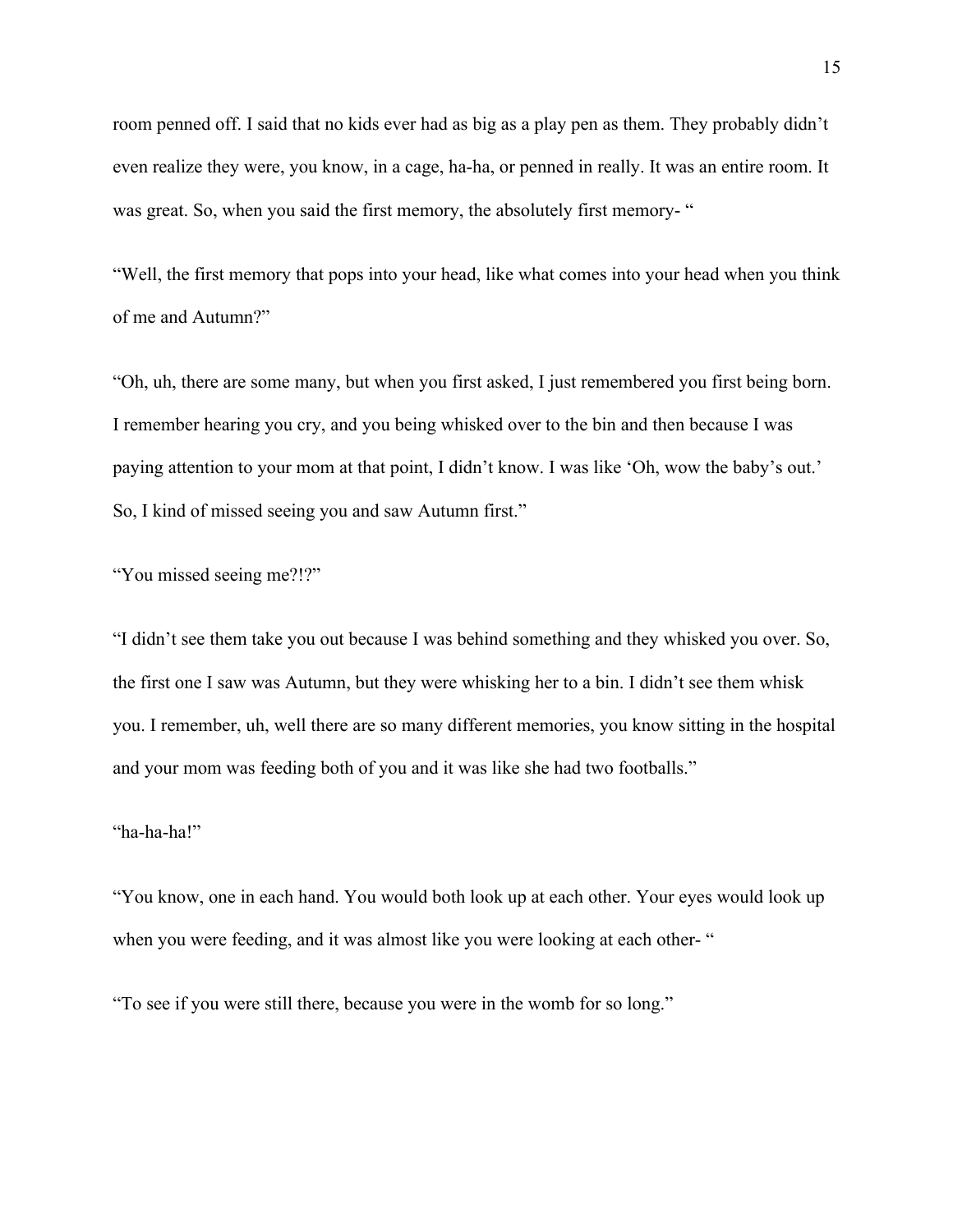"Ya, you were aware that you were together, I am sure, in some level. So, you were almost like looking up to see where the other one was. I mean it is so hard to pinpoint a memory."

"I mean, you already got it so."

"Ya, I mean I got thousands of memories."

*Do you wish Autumn, and I were born at separate times? If so, why? If not, why?*

"You go first."

"No, I think we went through a unique situation to have had twins and it just feels like there are so many different parts of my life that might be ordinary and there are other parts that might be extraordinary. I always felt like having twins, going through that, was extraordinary. And that doesn't mean that there haven't been moments where, and I am going to say this, your mom and I both have discuss this, where we have said, okay, we're a couple, so we are an entity, and they came into the world together, so they see themselves as an entity. Being twins, I think there was more of a gap maybe, between how often we might have given one on one, or you might have given us kind of one on one. But still, in the bigger picture, I think having twins felt more extraordinary versus ordinary."

"Ya, I agree. I think it was very extraordinary and I was glad that my body was able to carry the both of you. It was a unique opportunity. The only challenge is that anyone who has twins is that you have less and less time with one twin. So, that is why I always wanted to have Fridays with each one of you, but if I am the only caregiver, I have to babysit the other. I felt that the strength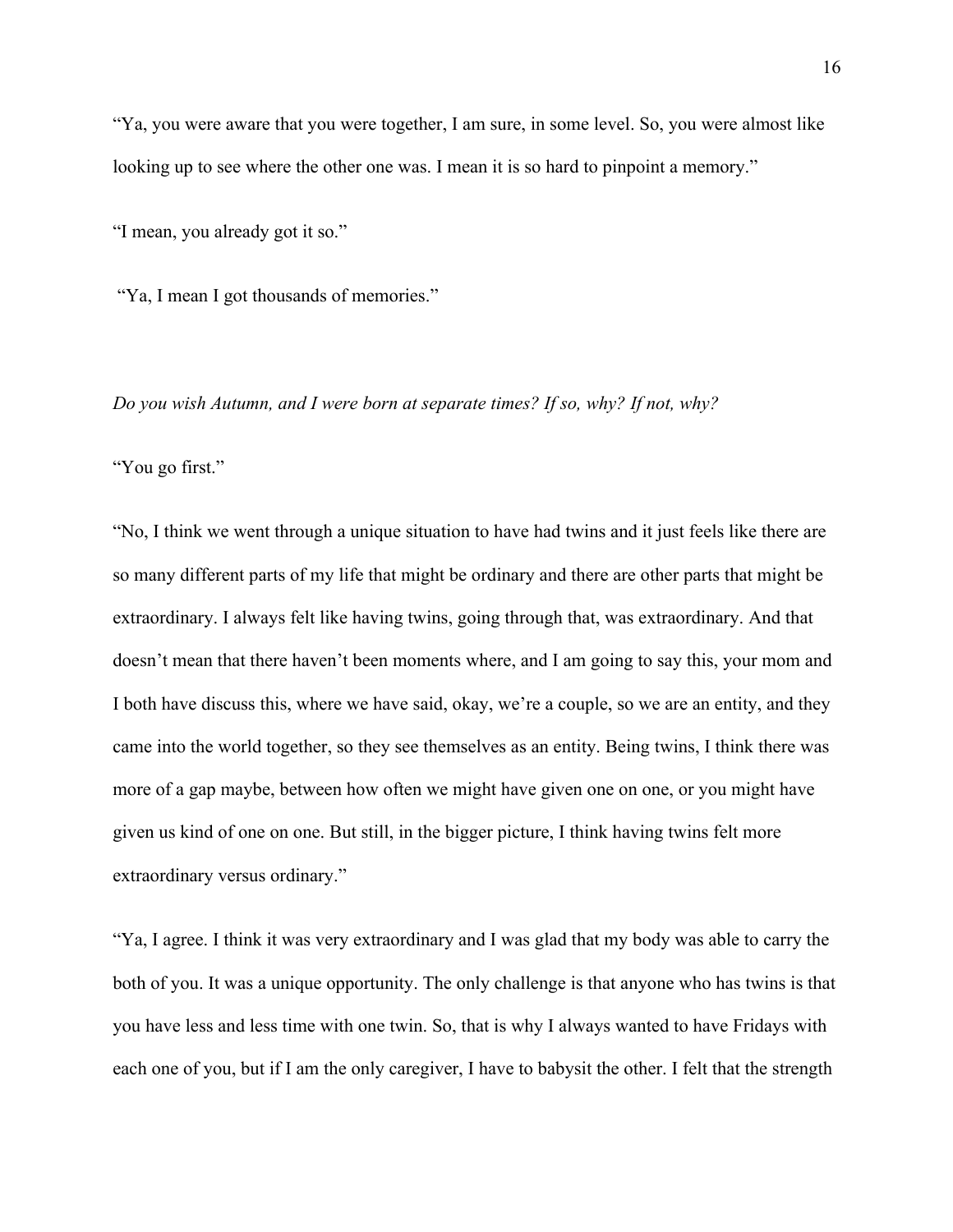of me and the both of you together, the three that we were was very strong. I felt that the tie between me and you, and me and Autumn was less."

"It felt like you were more of a party of three, but never really a party of one on one. I don't know but this reminded me, but did you always take one out of school so that you could have time with the other?"

"Yes, I did, but it wasn't enough, and I felt that the basis of our relationship is really built on three people instead of one on one."

"Okay, but you didn't answer the question. Mom, do you wish that Autumn and I were born at separate times?"

"Hmm, no. No."

"Okay, besides all of that, you still would not change it?"

"No, I would not change it."

When I formulated these questions, I held no standards or ideas of what they would come up as answers. They see me and my sister in a different light, because they were the ones to bandage up our boo boos and drive us to doctor appointments. They were the ones who conversed with our schoolteachers and helped us with our homework. They were the ones who saw their two daughters rise as adults, slowly but surely into promising individuals. They have seen us when we have not seen ourselves, me and Autumn. Their babies. Their daughters. Their twins.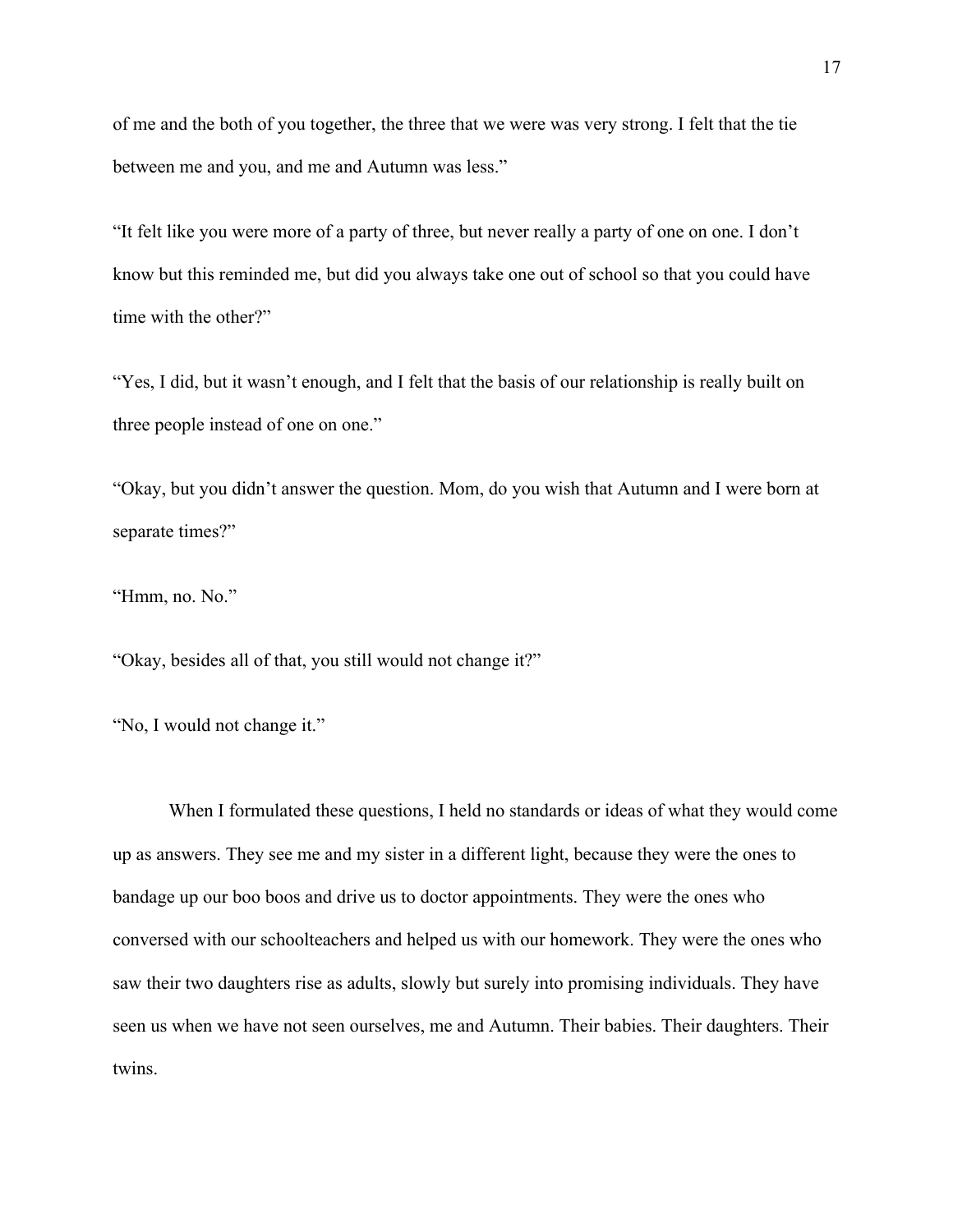#### Me and My Twin Sister

I stationed myself on the kitchen table for a late-night homework session. The gluten free cake was slowly baking in the oven, the chocolate frosting awaiting to do its job, and my friends were surrounding the room. Suddenly, a FaceTime notification appeared on my computer. It was Autumn. I was awaiting her call. I hurried downstairs to the study-room. I plopped down on the hard sit and quickly pressed play on the recording app. My sister usually cannot talk for long. Our lives have gone into two busy, opposing directions. The recording started. I began the interview.

### *What is the first memory that pops into your head regarding being twins with me?*

"Geez, that is really hard. Honestly, probably the white light at night that dad would do for us. You were sleeping in the bed right next to me and we always kind of lived like that when we were younger. I kind of just… anything that has to do us being jointed at the hip like that, it has always been stuck in my mind. Whether we were dressing the same or we were brushing our teeth at the same sink or dad cleaning our ears at the same time."

"Like cutting our nails?"

"Yes, we did everything the same."

*If you could change being a twin and rather be a single unit entering the world, would you? Yes, if so, why? No, why?*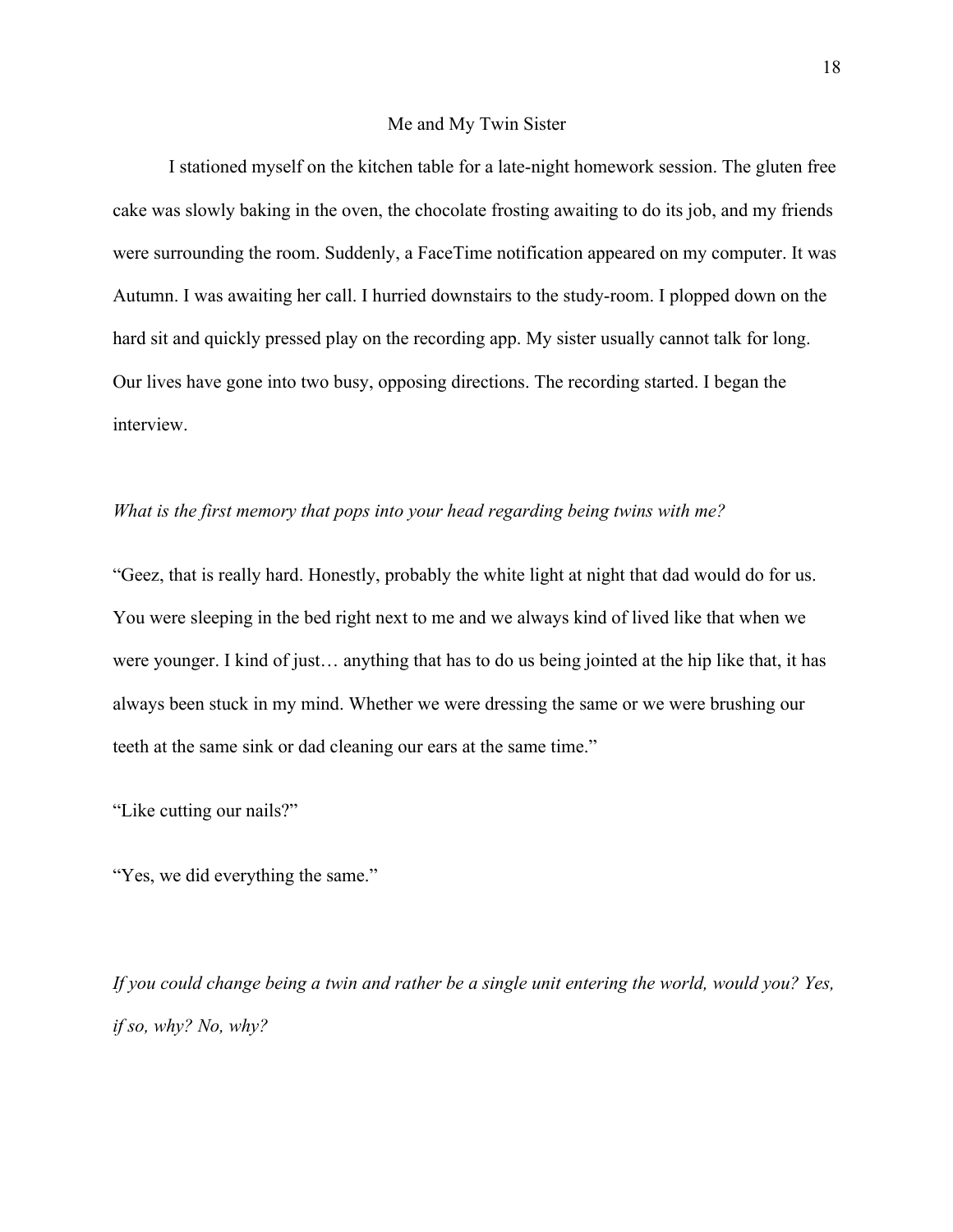"See, okay, I think this question I have gotten asked by multiple people. This is not just you, my twin asking me this."

"Oh, ya! This is a normal question."

"I could never, never, ever, ever give this question an answer, because I will never know what the world is like without you. And I don't think I would want to really, because you are kind of what I have ever known. I have always been like, Amber and Autumn, Autumn and Amber. Um, so I am not saying we are a single unit, because that would be a lot. I mean, when we were younger, we were kind of treated as a unit, um, but I always think that some part of us has been connected so there has always been a unit between us. There has always been some sort of, you know, thing that has connected us. Whether we're together at home or we're two hours away at college. So, honestly, no, like obviously I would not really not want to be a twin, but I also don't know what it is like to not be a twin. I don't think I really want to know. It's kind of just feels like I have a sibling, and I would not want to be an only child because they have issues."

"ha-ha, yes they do."

Shortly after I spoke those last few words, Autumn and I ended the call. The recording stopped and I raced back upstairs, hoping the late-night cake was ready to be devoured by me and my friends. It is the next day, and as I listen to this interview again, I remember what I promised her. I told Autumn that I would answer these two questions myself, because I am a part of this unit. I sit in front of my white desk and try to formulate my own responses.

*What is the first memory that pops into your head regarding being twins with Autumn?*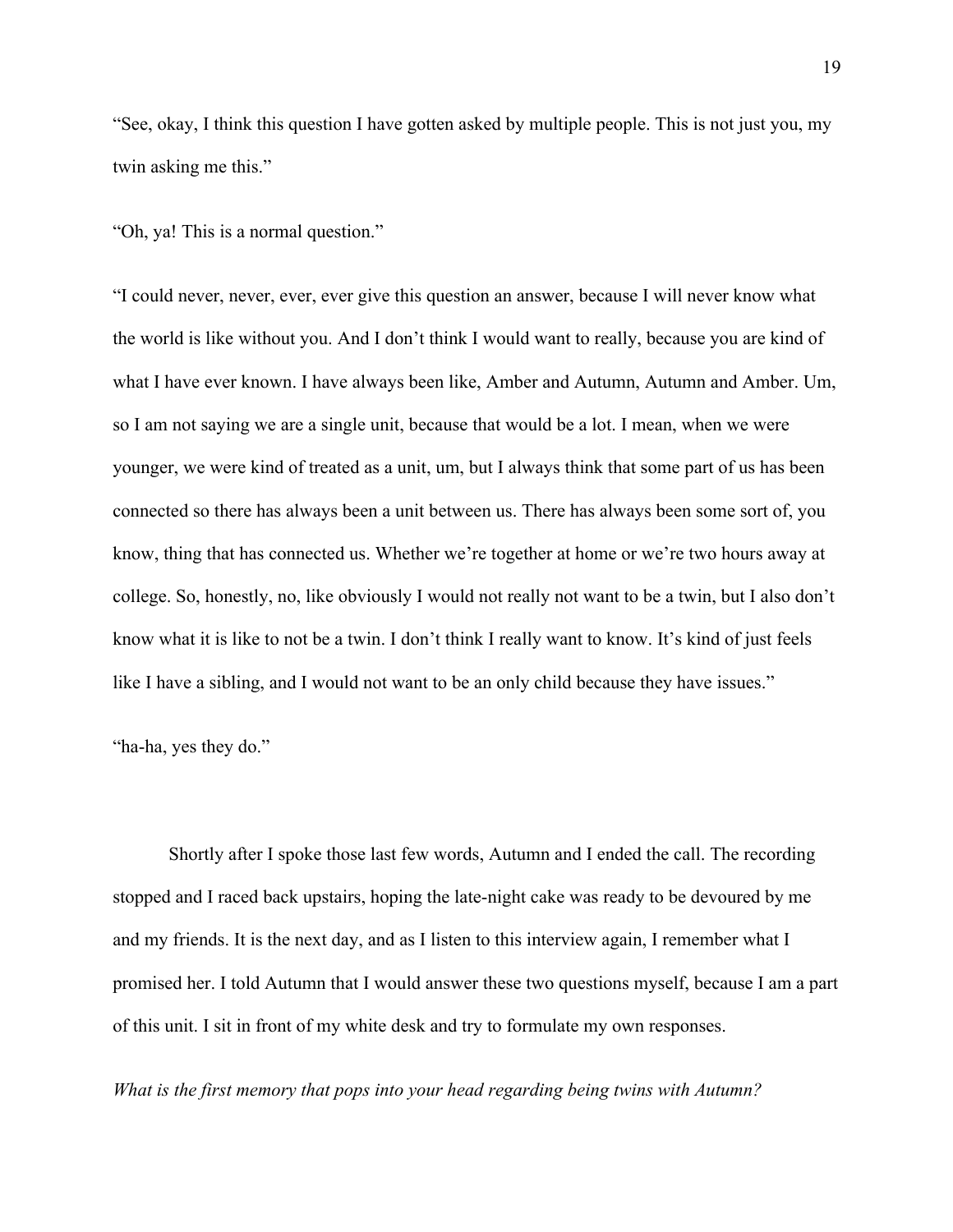"The first thing that pops into my head is how we were always each other's best friend, despite having our own best friends as well. When we would go to a new, somewhat daunting event, we would always have each other and could stay together. It was just you and me, playing downstairs in the basement. Either playing games like battleship or conjuring up imaginary lives for our barbie dolls. You were my best friend before we even entered the world. You were my best friend that would watch movies with me and listen to music. You were my best friend and still are today, despite the distance. I guess this is what can come out of being a package deal or a set of twins."

*If you could change being a twin and rather be a single unit entering the world, would you? Yes, if so, why? No, why?*

"Even though I asked this question to you, I don't think I could ever answer this as a yes. It is definitely a no, because I would not want our bond to not exist. I believe there is a reason why we were born as twins, and I have loved all the good and bad moments that come with this. I guess I can see that we are one of the lucky twins that are polar opposites, both in our appearance and personalities, because this makes me see you more as a sibling rather than a twin. Yes, we share the same birthday, and yes, we are the same age, but I have seen us more as siblings and friends, rather than a pair of twins. So, no, I would not change a thing. I would not want to come into this world as one, because that would mean we would not be the people we are today."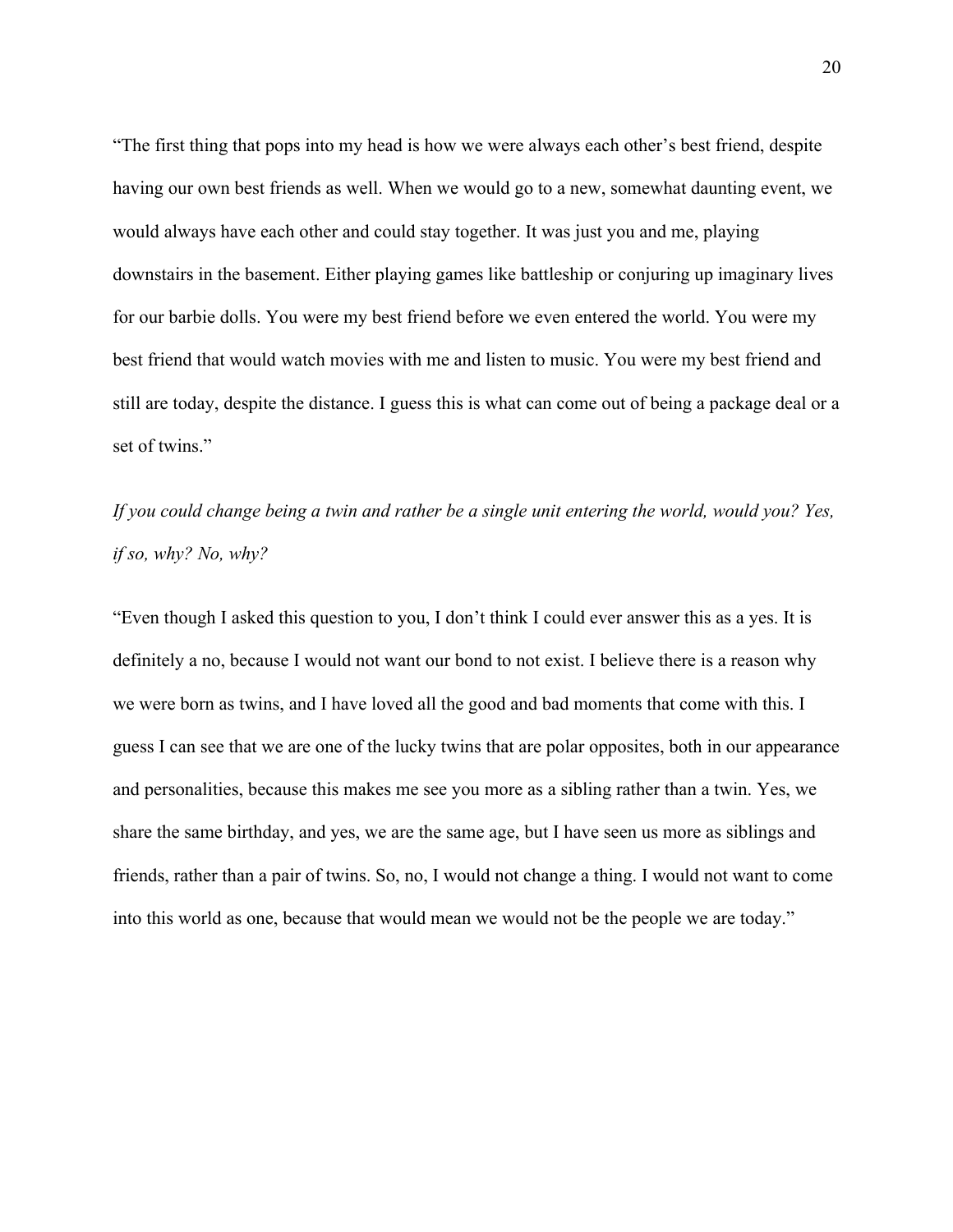#### The Birthday Routine

We uncontrollably change in age, one year after the other. We are stuck in a time loop, slowly edging closer to a daring, older age, and eventually death. Luckily, we are not in the situation that Benjamin Button was born into, rather we live the first years young. If we are blessed with a little luck, we will possess a buddy to survive this yearly anniversary. I am one of those blessed individuals, a girl who shares their special day with their sibling, their twin sister. Since I could open up my eyes, Autumn has been by my side, attached to the hip.

When we were too little to create our own celebration, my parents prepared the day for their twin daughters. During our third birthday, they pulled some strings and used their legit connections to land an appearance from Elmo. The little hearts within us and the other boogerpicking children pounded a little bit faster than usual, whose hearts normally run like a racehorse. The parents would all use these types of birthday celebrations as their own party, sipping on a Bud Light or two. The children would scream, the parents would talk over the havoc lot, but Autumn and I would be over the moon. Those were the good days, our shared birthday party filled with colorful animal plates, cheesy birthday hats, and overwhelming Elmo appearances.

As the leaves grew, their colors evolved and eventually fell to the soil. We were budding in our own ways. The years passed and soon Autumn and I were able to make our own decisions, specifically towards our annual celebration. We dictated that we desired to have separate parties and have our own friends there and to have a different theme and a different kind of cake and different activities. Sometimes a few of our friends would get roped into attending both of our separate parties.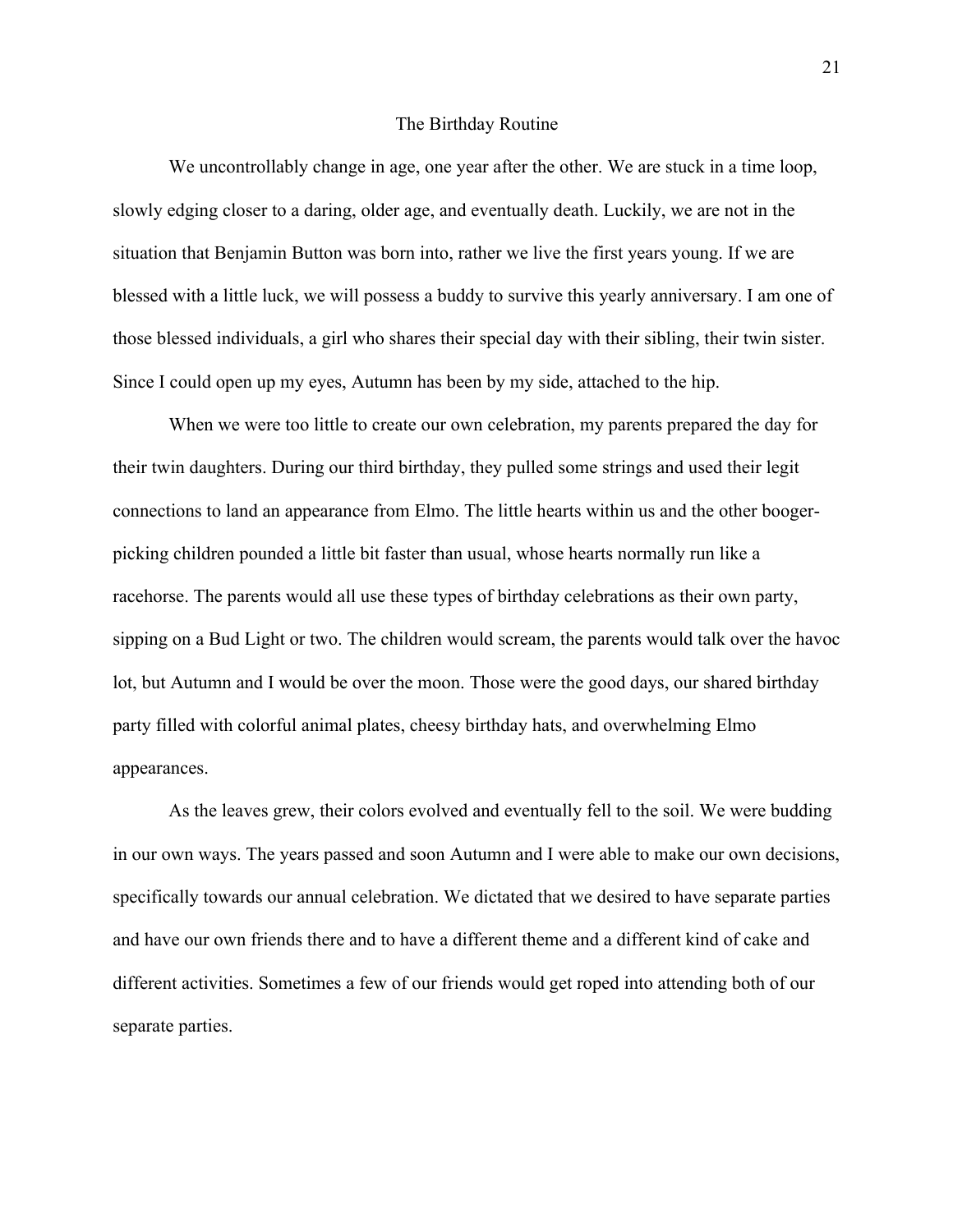We wanted everything the other twin had, except at opposing end of the spectrum. For one celebration, my sister grabbed a group of her friends and invited them to a mystery themed party. There were single clues secretly placed in odd spots around the house, and my parents were the only ones who held the answers in their heads. On the other hand, I hosted a slumber party involving essential spa activities, such as painting nails and doing each other's make-up. Honestly, one can infer that we are extremely different just by taking note of our party themes. We contrast as people, even as normal friends having things in common. Sharing the same birthday is the only thing that has brought us together.

It has been a little over twenty-one years since Autumn and I were pulled down into this world. We celebrated some of our birthdays together as young children, but as the years grew on us, we grew apart. March 22, 2021 rolled around unwillingly, and we enjoyed our special day without the other. In truth, I missed having Autumn by my side, especially since it was one of the biggest birthdays one can experience besides their actual birth. We did our own things and hung out with our own people and ate our very own cake and danced with our own friends and downed our own alcoholic drinks. When my small group of friends and I located our seats at the outside bar, my annual call slipped out of my mind. I bought my first drink and took some large gulps. I took hundreds of pictures with my group, too many overloading stimuli. Too many things happening at one time and it slipped my drunken mind. When I looked at my wristwatch and realized that it was almost 8:30pm, I realized that I blew it. I called her, and thankfully she answered. I wished her a happy birthday and my mouth poured out that I was sorry for the nonexisting call at 7:11pm. I eventually began to consume more alcohol, not intentionally drinking the sadness down the drain.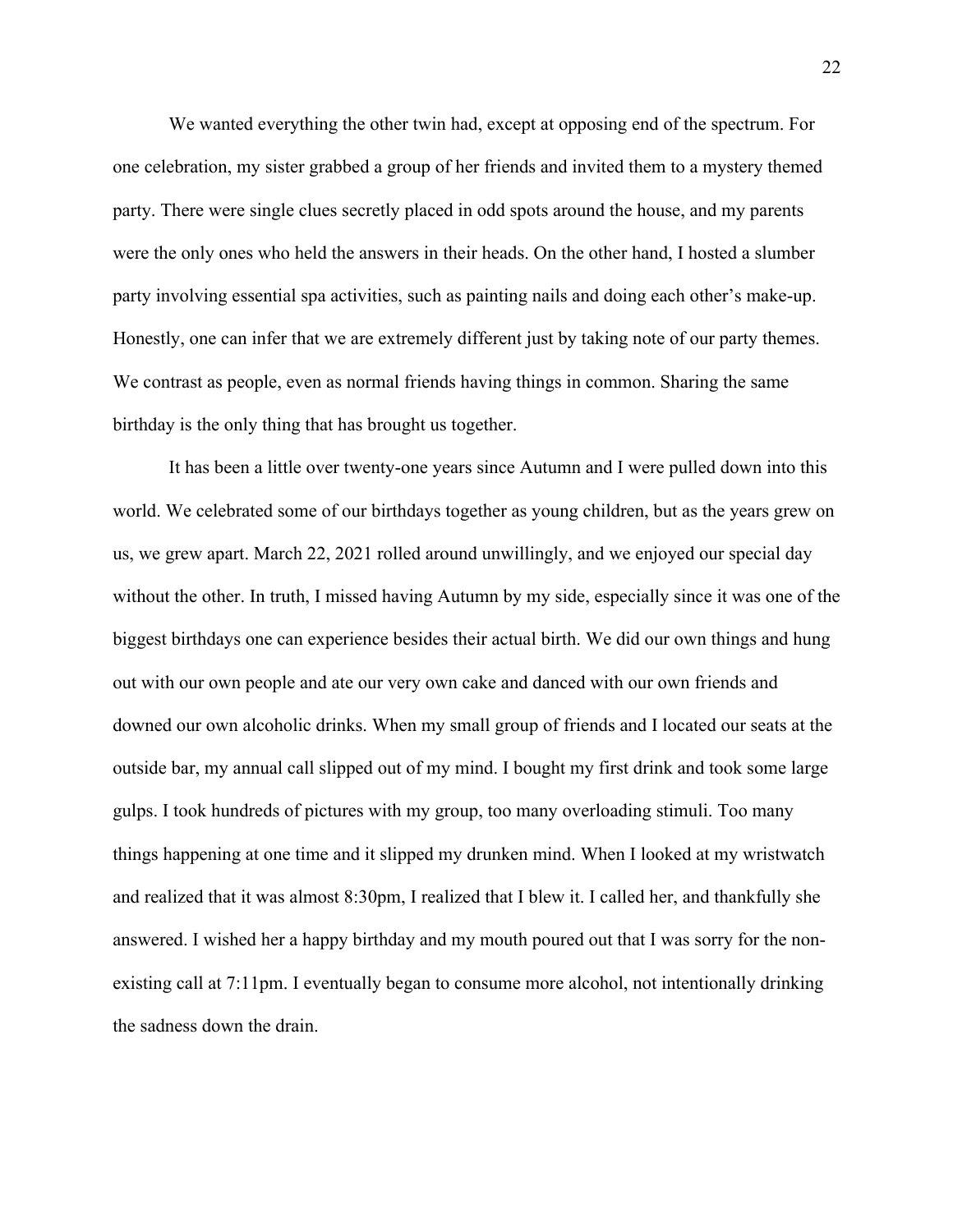The distance between has us caught in the midst of living totally different lives. While this is sometimes a good thing, other times I find myself looking at the words "call declined" on my phone. And on this occasion, I found myself dropping the ball, forgetting that my special person deserved a call at that exact moment. Instead, I was focusing on what is in front of me. I forgot to call. Happy twenty-first birthday to us.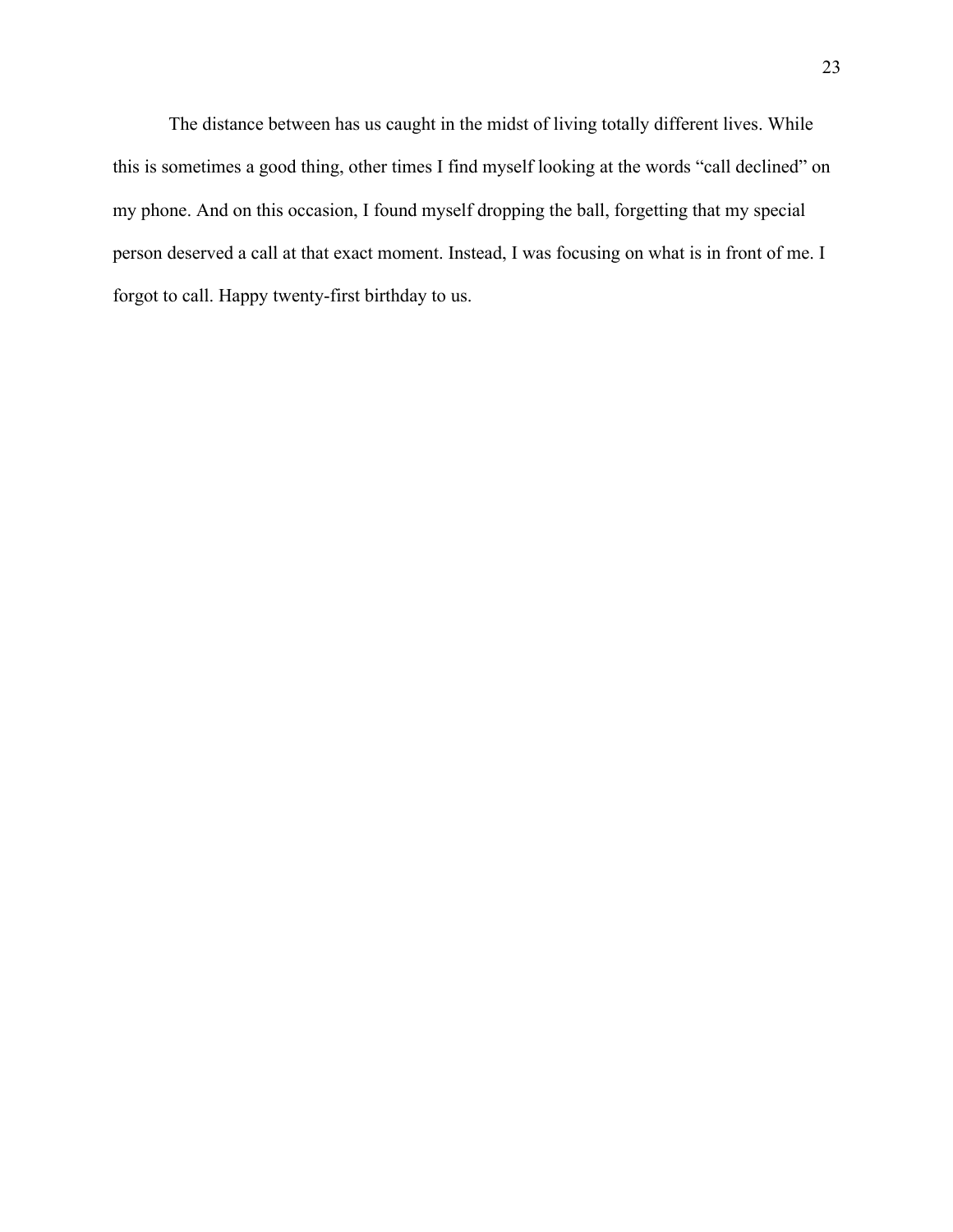#### Judgements Placed on Twins

One of the previous essays brought up the topic of twin stereotypes in the entertainment industry. The piece dives into several movies and television shows, such as *Parent Trap* and *Liv and Maddie*, that position their main characters as twins. This sibling relationship is seen through television sets and the big screen, but these are not the only locations that hold twin stereotypes. Have you ever come across a picture of twins or their shared account on a social media platform? Well, they exist and there are more than you think. While twins deal with the stereotypes, standards, opinions of other individuals, this does not only happen in person or the entertainment business. Besides the somewhat idiotic questions that spill out of people who came into this world alone, they look and judge on twins' social medias. The following statements include my personal dissection and specific examples of twins being stereotyped and judged by our society through social media.

Twins are seen as a mystical and somewhat entertaining duo, especially identical sets. If you have not been living under a large, cold rock, you may have seen several famous twins on the wide range of social media platforms. They are mainly identical twins, who ride the wave of people being fascinated by their matching similarities. For example, the Dolan Twins, who are young brothers that have grown big in popularity from their YouTube following. As you can see, this duo has the word "twins" in their public name and video channel handle. This brings more attention to the fact that they are twins, more than their contagious personality and fit bodies. Rather, their popularity is mainly because of two reasons, being a twin and working hard. There are several more identical twins who are well known in the world, such as the Merrell, Dobre, and Stoke twins. These twins, and as well as many other identical sets, have raided the interests of many individuals on all platforms across the web. They portray their lives together, from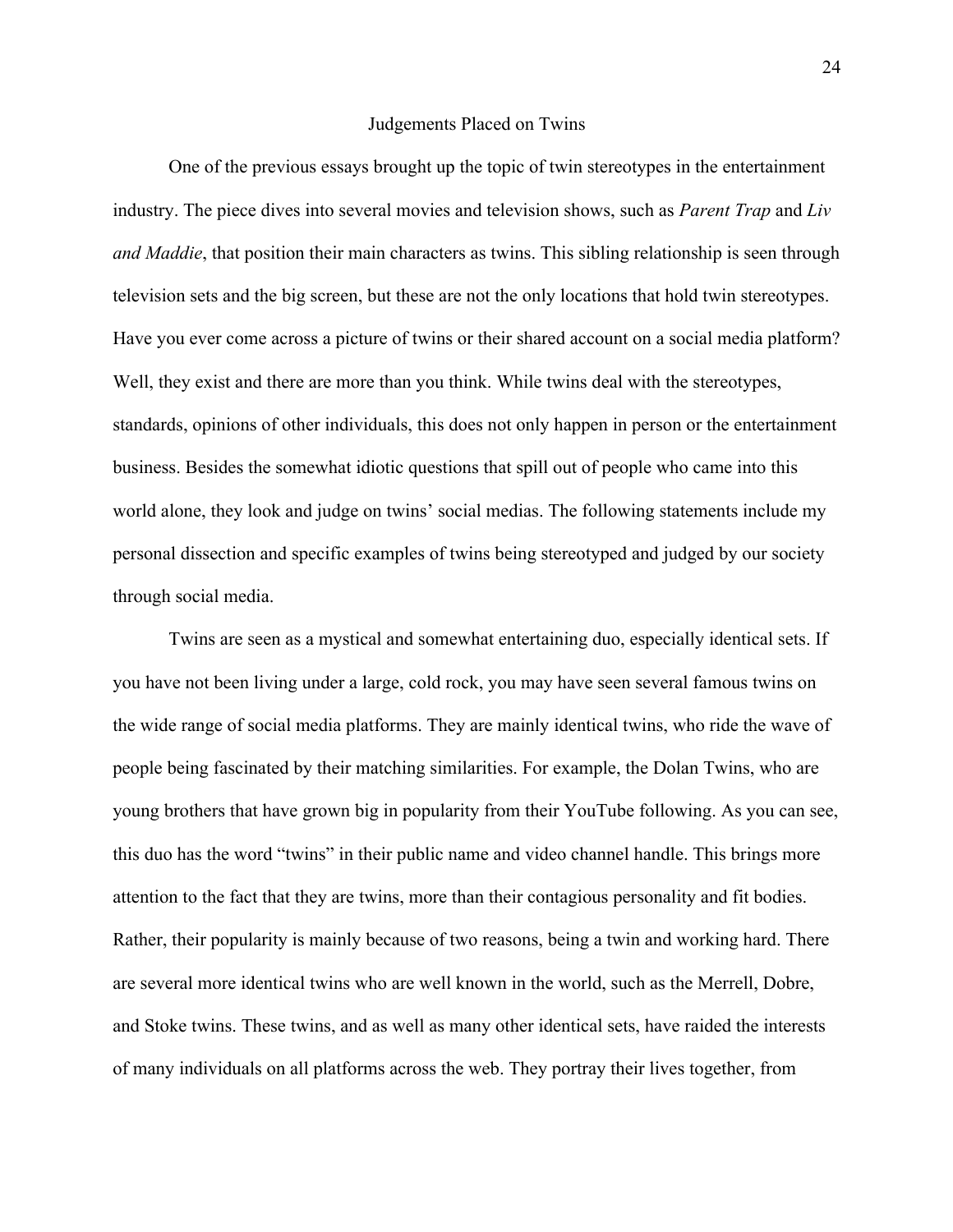brushing their teeth in the morning to playing pranks on each other. These famous social media twins showcase that they are always side by side. In my view, it is quite interesting to see that these identical sets of twins can build a whole brand with each other. I believe, or almost know, they would not be famous without the fact that they are identical twins. One twin would not be famous without the other. From the track record, Autumn and I would not be the lucky ones to get famous, mainly because we are the polar opposites in terms of looks, mannerisms, and personalities.

While these twins have made a living and whole career out of their genome sequence, they are still forced through the comparative hands of their fans. By being on social media, these siblings are placing their mind and bodies on a silver platter. All for their fans to judge and compare. One of the twins deals with severe acne and is made fun of, while the other is getting heart emojis on their Instagram post. Even though Autumn and I are not famous, I know that these popular twins are not the only ones being compared. It happens on a regular basis for ordinary twins, such as me and my fraternal sister. While most of the stereotypes are not displayed on our social media accounts, they are either vocalized to us directly or behind our backs. This has happened throughout our entire lives, but we were especially affected during our high school years.

There is one story that comes to mind. My sister joined the drama department during her high school years, where she would perform amazing roles to the audience. She was starting to form her own friend group and her image as a single entity. One day, Autumn was sitting in her theater class, which was built upon the colors of black and red. Her fellow classmate was on their phone and had Instagram pulled up on the screen. Suddenly, he turned to my sister and asked in the bluntest way possible, "does it bother you that Amber has more Instagram followers than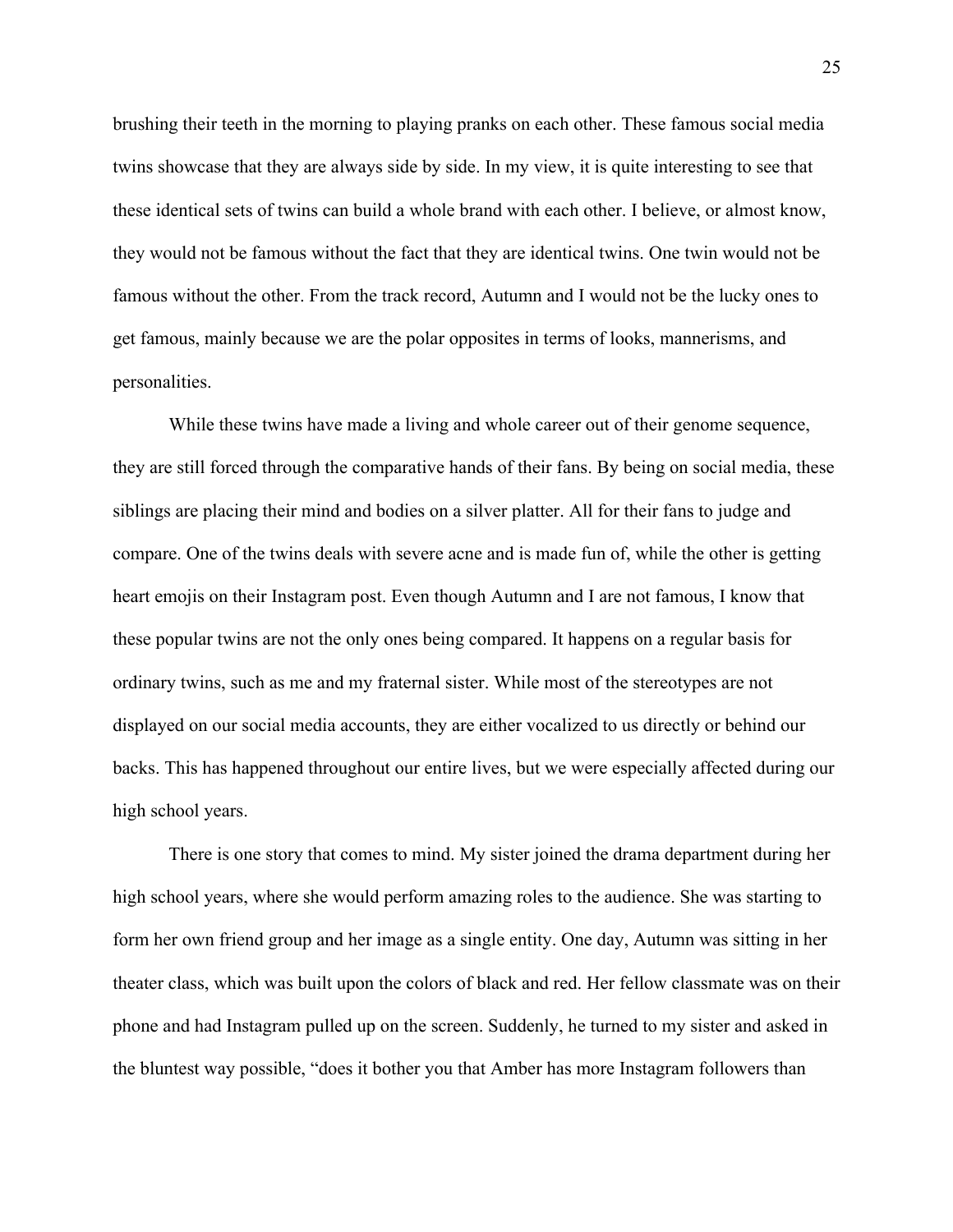you?" She was stunned, but at the same time, she was almost used to the comparing comments between us twins. She did not let him know that his blunt words bothered her in that moment of time. Rather, Autumn relayed the event to me later that day. My blood was boiling, my skin was festering from the judgmental comments Autumn had received earlier. I felt terrible that she was dealt with such a question, but I could do nothing. The people in my high school kept to their judging ways, while my sister was at the brunt of their sharp words. Sadly, the cycle continues. The twins of the world seem to always be compared by the other and judged by society.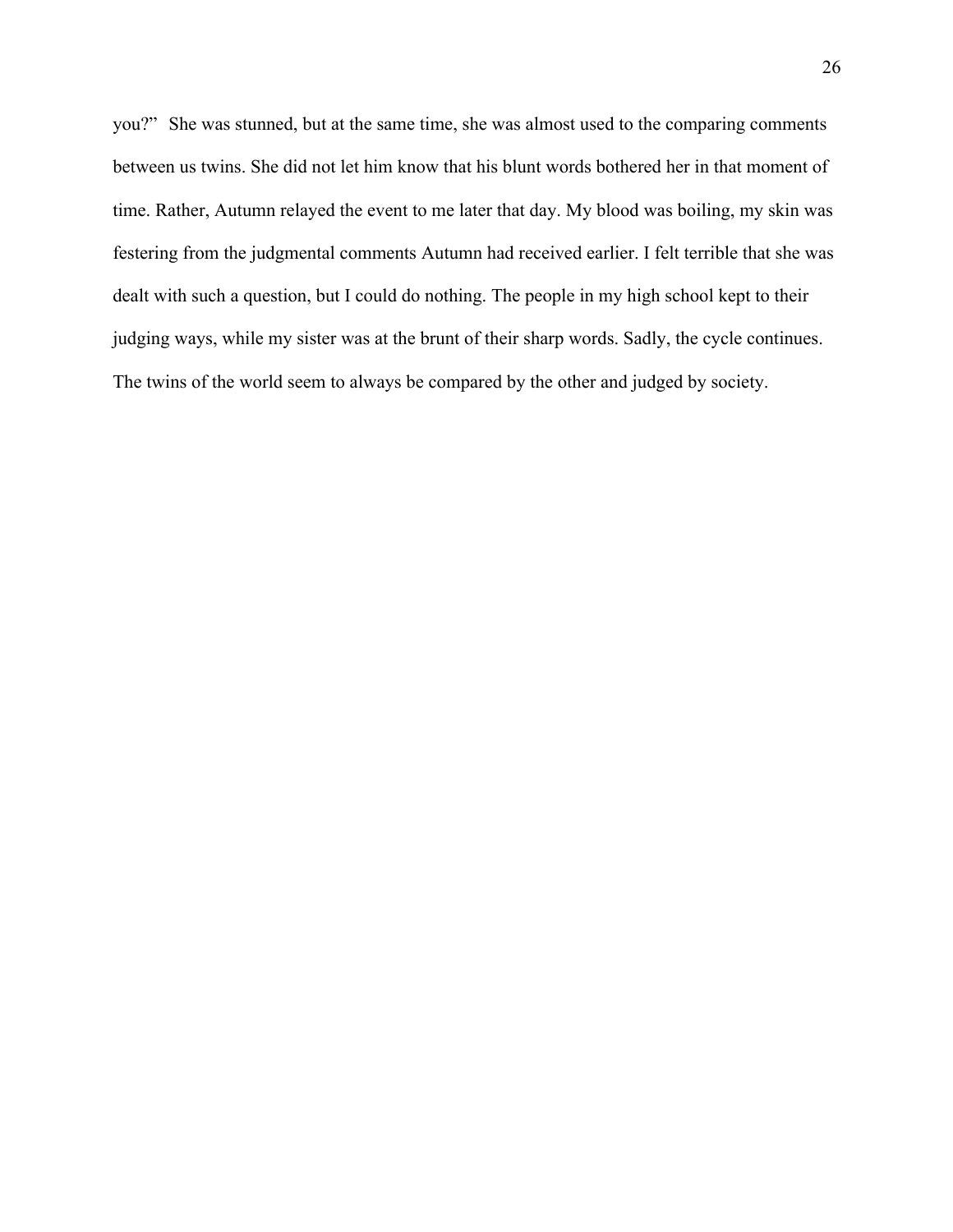#### The Questions That Never Seem to End

The questions never seem to end, for I am brought to the realization by the blunt force of absence. We started out as a single unit, two buds flowering in our mother's womb. You and I were born minutes apart from each other. You and I were stationed in the same home for many years, our rooms just down the hall. We learned together, stuck in the same public schools for thirteen long years. Oh, how have they already passed, when they seemed to dread on in the moment?

Autumn, it has been a while since I have seen you. We are two different people now, living our own separate lives almost 200 miles away. I do not know if you are always happy. I do not know when you need a hug. I do not know who you are and what you go through when we are apart. You do not know how I am as well. We are absent in each other's lives, except for the short calls every so often.

The questions never seem to end. Where are we going to go? Your dream is live in the bustling city of New York. I am different and desire to live in a small town somewhere warmer than Virginia. Will we be miles, states, or countries away? As of right now, I have no doubt there will be distance between us. Will we see each other every Christmas? You and I may have to decorate the glistening tree without the other. Will we ever be the same since the distance between us first formed? I know we have changed since going to college, expanding the miles between me and you. We are altered by life's moments, but in different directions. Will you still call me when you are sad? There may be people in your everyday life that you unconsciously call before me.

This is all okay, or at least I try to think in that mindset. This was the plan all along, right? We would grow in the womb together, grow up in the same childhood house, and separate